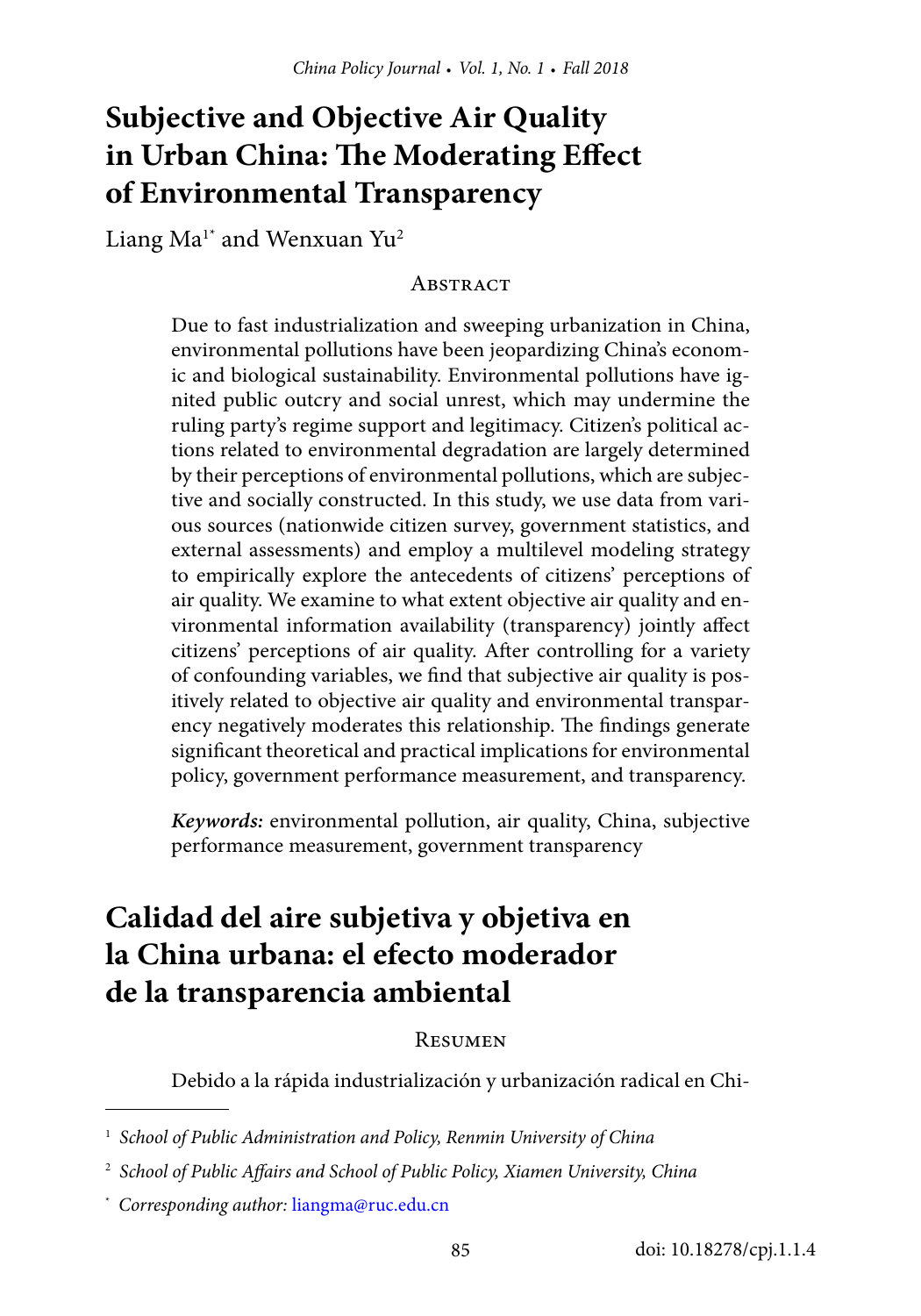#### *China Policy Journal*

na, la contaminación ambiental ha estado poniendo en peligro la sostenibilidad económica y biológica de China. La contaminación ambiental ha provocado indignación pública y malestar social, lo que puede socavar el apoyo y la legitimidad del régimen del partido gobernante. Las acciones políticas de los ciudadanos relacionadas con la degradación ambiental están en gran medida determinadas por sus percepciones de las contaminaciones ambientales, que son subjetivas y socialmente construidas. En este estudio, utilizamos datos de varias fuentes (encuesta nacional de ciudadanos, estadísticas gubernamentales y evaluaciones externas) y empleamos una estrategia de modelado multinivel para explorar empíricamente los antecedentes de las percepciones de los ciudadanos sobre la calidad del aire. Examinamos hasta qué punto la calidad del aire objetivo y la disponibilidad de información ambiental (transparencia) afectan conjuntamente las percepciones de los ciudadanos sobre la calidad del aire. Después de controlar una variedad de variables de confusión, encontramos que la calidad subjetiva del aire se relaciona positivamente con la calidad objetiva del aire y la transparencia ambiental modera negativamente esta relación. Los hallazgos generan importantes implicaciones teóricas y prácticas para la política ambiental, la medición del desempeño del gobierno y la transparencia.

*Palabras clave:* contaminación ambiental, calidad del aire, China, medición del desempeño subjetivo, transparencia gubernamental

# 中国城市主客观空气质量:环 境透明度的调节效应

#### 摘要

由于中国的快速工业化和大规模城市化,环境污染已经威胁 到中国的经济和生物可持续性。环境污染已经激发公众抗 议,引起社会动荡,这可能会损坏执政党的政权支持力度和 合法力度。公民关于环境退化所开展的政治行动在很大程度 上取决于他们对环境污染的看法,而这一看法是由主观的和 社会建构的。在本项研究中,笔者使用不同来源的数据(全 国公民调查、政府统计和外部评估),并采用多层建模策略 对于公民对空气质量的看法成因进行了实证研究。笔者基于 客观空气质量和环境信息获取(透明度)在多大程度上共同影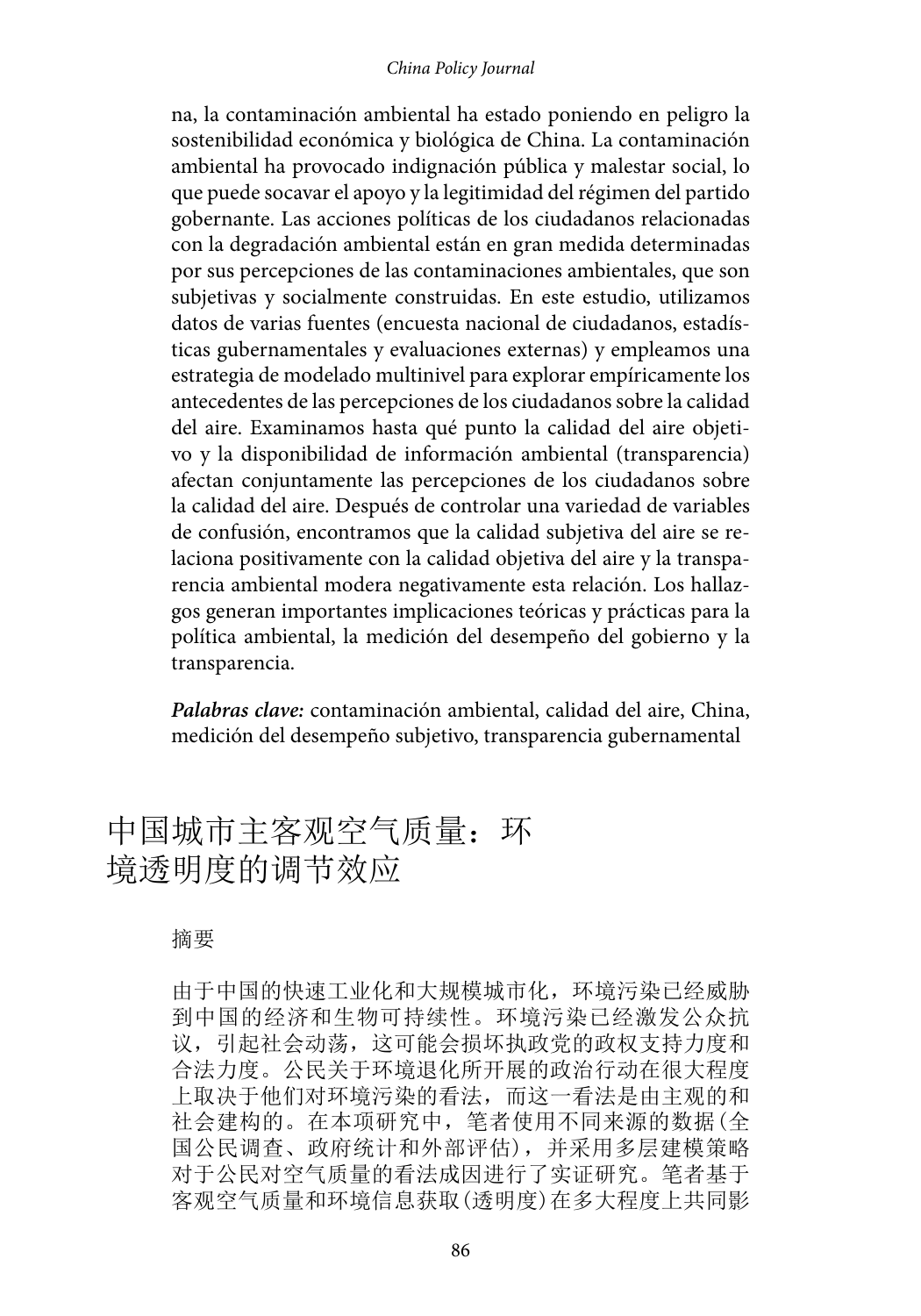响公民对空气质量的看法进行了探索。在对各种混杂变量进 行控制后,笔者发现主观空气质量与客观空气质量呈正相 关,而环境透明度对此关系有负向调节作用。该项研究结果 对环境政策、政府绩效衡量和透明度产生了重大的理论和实 践意义。

关键词:环境污染,空气质量,中国,主观绩效衡量,政府 透明度

### **Introduction**

**D**ue to fast industrialization<br>and sweeping urbanization in<br>China, environmental pollu-<br>tions have been ieopardizing China's and sweeping urbanization in China, environmental pollutions have been jeopardizing China's economic and biological sustainability. Environmental pollutions have ignited public outcry and social unrest, which may undermine the ruling party's regime support and legitimacy. Citizen's political actions related to environmental degradation are largely determined by their perceptions of environmental pollutions, which are subjective and socially constructed. Existing studies on air pollution in China in social sciences, however, are mainly conducted by ecologists and economists, considering air pollution as independent variables and using objective air quality indicators from government archives to examine its impacts on public health, happiness, life satisfaction, and political actions such as social protest and emigration (e.g., Qin and Zhu 2018; Smyth, Mishra, and Qian 2008; Wang and Cheng 2017). With few exceptions (Li and Xue 2016; Shi 2015), studies on perceived environmental pollution in China are lacking.

Citizens' perceptions of air quality are a social and psychological construct, jointly influenced by environmental pollution and information availability. The objective measurement and subjective perception of air pollution are conceptually different and empirically discernable, and it is of theoretical relevance and policy importance to examine the discrepancies between subjective and objective environmental quality. A recent study reveals that perceived government's efforts in addressing environment issues significantly influence residents' environmental perceptions in a coal-mining region in northern China. Controlling for government efforts, however, objective environmental indicators do not significantly impact subjective environmental perceptions (Shi 2015).

In this study, we focus on one of the government efforts in addressing environmental pollution, information transparency. Environment transparency is considered as an essential part of global environmental governance (Gupta 2010). It is believed that environmental transparency can protect individuals from environmental harms,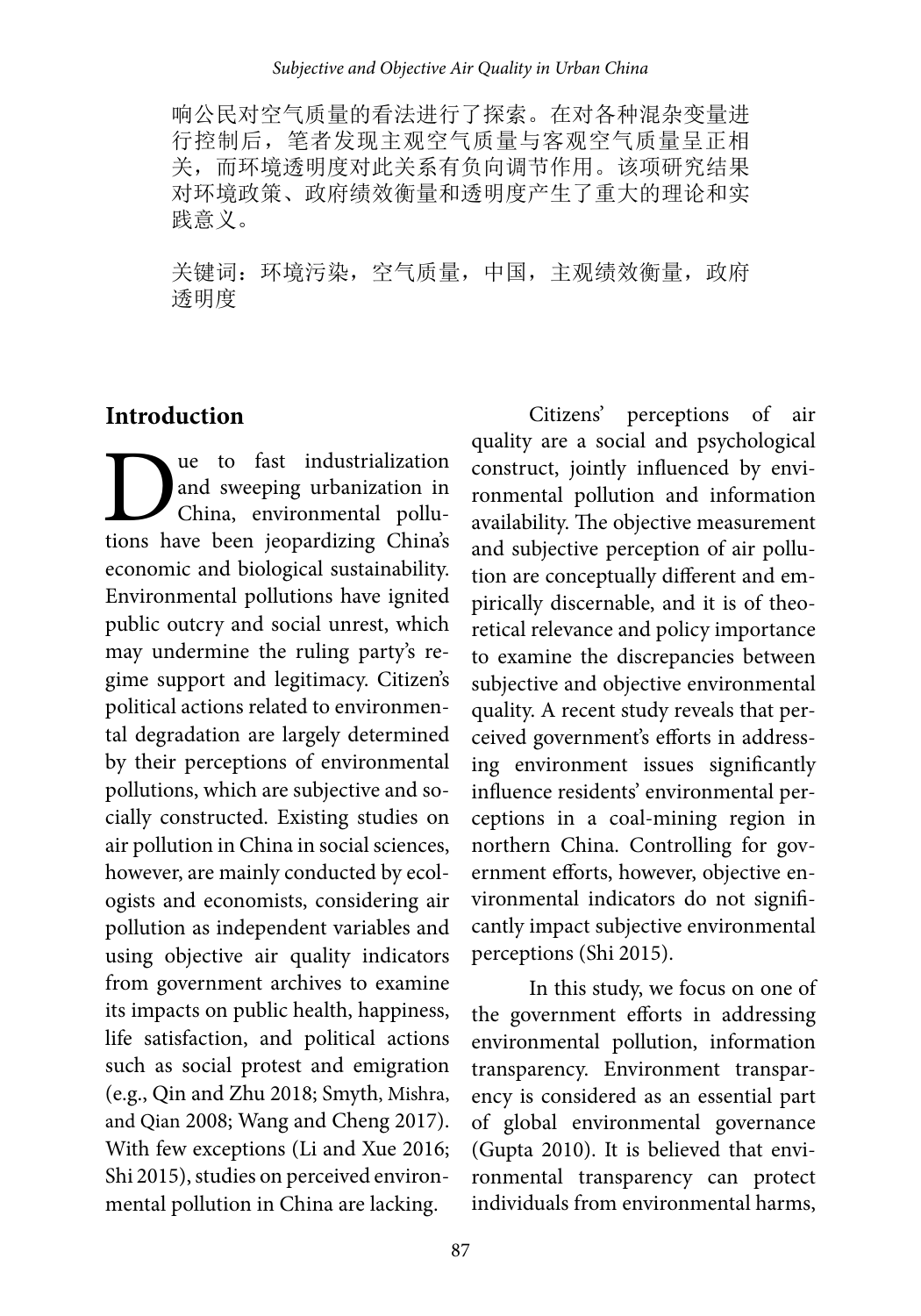enhance environmental enforcement, and facilitate social learning (Li and Li 2012). Environmental transparency is one of the most important policy tools the central government is using to monitor and evaluate the performance of local governments in environmental protection so as to enforce environment laws and regulations.

Given the importance of subjective measures of public services and government performance in public administration research (Schachter 2010; Shingler, Van Loon, and Alter 2008), we aim to examine two research questions with significant theoretical and practical implications:

(1) To what extent do people's perceptions of air quality reflect the authentic air quality measured by government hard data in China?

(2) What policy instruments government can take to influence people's perceptions of air pollution?

In this study, we use data from various sources (nationwide citizen survey, government statistics, and external assessments) and employ a multilevel modeling (MLM) strategy to empirically explore the antecedents of citizens' perceptions of air quality. Specifically, we examine to what extent objective air quality and environmental information availability (transparency) jointly affect citizens' perceptions of air quality. After controlling for a variety of confounding variables, we find that subjective air quality is positively related to objective air quality and environmental transparency negatively moderates this relationship. The findings generate significant

theoretical and practical implications for environmental policy, government performance measurement, and transparency.

The remainder of this article is structured as follows. First, we discuss the relationship between objective air pollution and subjective perceptions of air quality. Second, we review the environmental transparency literature, discussing how environmental transparency in China would influence subjective air pollution. Third, we report our data collection and research methods. Fourth, we present and discuss our findings. Lastly, we conclude with theoretical and policy implications, limitations, and future research avenues.

# **Context**

## *Air Pollution in China*

S<sub>achie</sub> **T** ince China's "Reform and Openup" policy in the late 1970s, China has achieved stunning economic achievement. In 2010, China overtakes Japan as World's No. 2 economy. China is also experiencing unprecedented urbanization. In 2015, more than 55.6 percent of Chinese lived in urban area (CIA World Factbook 2017). It is no doubt that economic development and urbanization have drastically improved Chinese people's economic income and quality of life. However, similar to other developing countries such as India, China is also experiencing devastating environmental pollutions (Albert and Xu 2016). China has 16 of the world's 20 most polluted cities (World Bank 2007), and environmental pollutions have al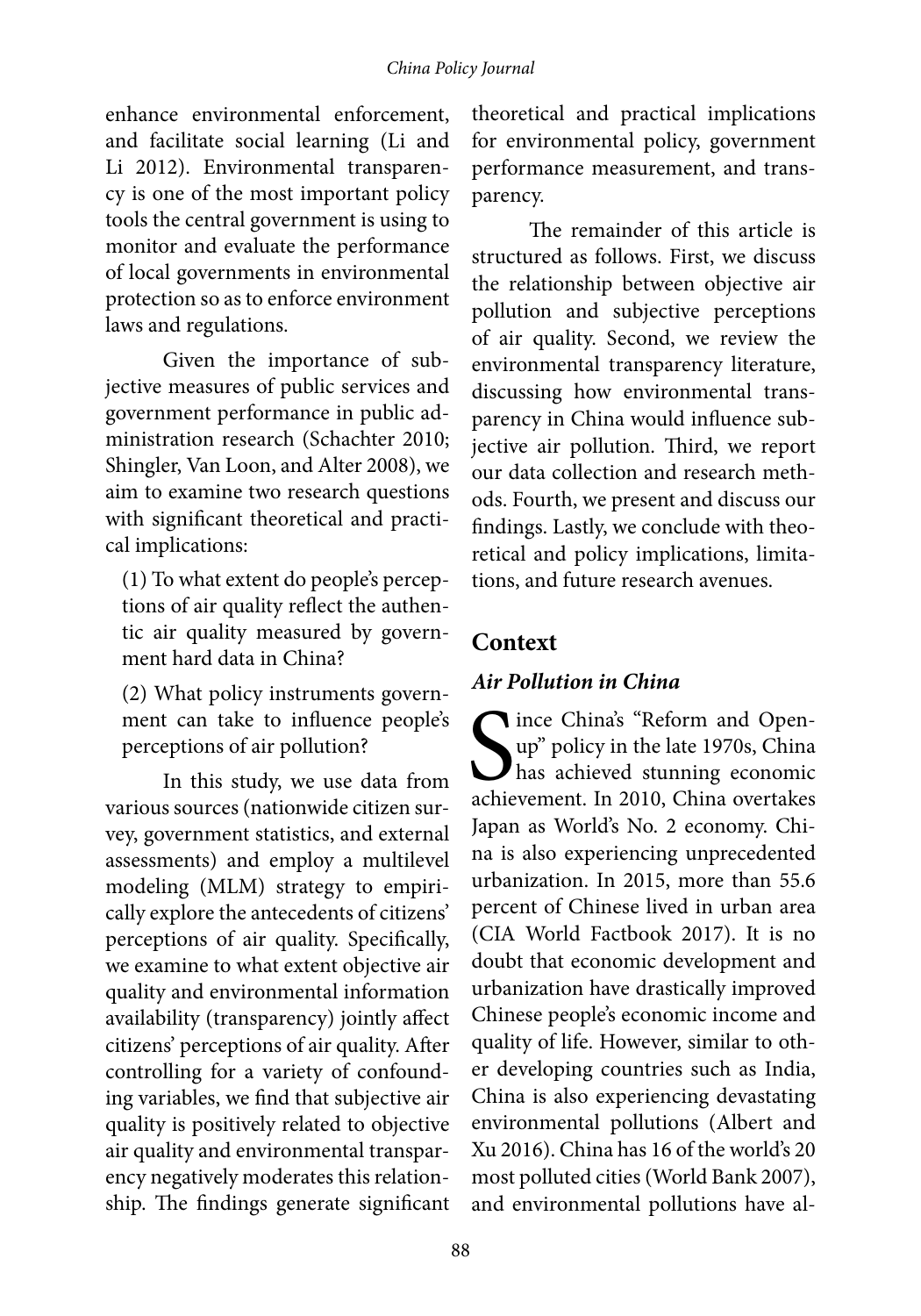ready become one of the most pressing threats to China's economic sustainability and social harmony.

According to an estimate of China's Ministry of Environmental Protection (MEP) in 2010, environmental pollution costs China around 1.5 trillion RMB (227 billion U.S. dollars), or roughly 3.5 percent of its gross domestic product. Not only does environmental pollution thwart economic development, environmental pollution also produces detrimental effects on public health. Studies estimate that around 11 percent of digestive-system cancers in China may stem from unsafe drinking water (He, Fan, and Zhou 2016). A recent study shows that air pollution has caused significant health consequences, including respiratory, cardiovascular, and cerebrovascular diseases, in northern China since the 1980s (Chen et al. 2017).

Among various types of pollution, air pollution has produced most visible negative economic, social, and political impacts. Air pollution has led to social unrest and collective actions, threating political trust, and undermining legitimacy (Albert and Xu 2016). Air pollution has pushed people to migrate or emigrate (Qin and Zhu 2018). Therefore, fighting again air pollution has become one of the top priorities of the central government. Local governments have also been mobilized to fight against haze. After a lasting period of "airpocalypse" in Beijing in 2013, for instance, a senior Beijing municipal government official vowed on his own head to control the choking haze.

However, Chinese government is facing tremendous challenges in addressing air pollution issues due to various reasons. First, air pollution in China is a "wicked problem" (Rittel and Webber 1973). The components and the causes of air pollution are very complex due to China's large territory and vast differences in demographic, geographic, economic, and industrial characteristics among regions.

In the past four decades, China has experienced unprecedented fast industrialization and urbanization. However, China's economic growth heavily relies on the consumption of natural resources, energy, and cheap human labor. Due to the scarcity of other natural resources and technology deficiency, coal is still the dominant source of energy (Zhang and Crooks 2012). China is the largest coal producer in the world and produces around half of global consumption (Bawa et al. 2010). Although China's National Energy Agency claimed that coal use had been declining, international observers doubted the claim because of the increased coal power plant capacity in 2015 (Albert and Xu 2016). In the past 20 years, car ownership has skyrocketed with the fast urbanization. In 2016, China has 172 million cars (Xinhua 2016). Rapid urbanization and car ownership significantly increase energy consumption and emissions, which in turn jeopardize air pollution (Liu and Diamond 2005).

Second, air pollution is the most visible pollution, and its threat to economic sustainability and public health is equivalent to (if not higher than) other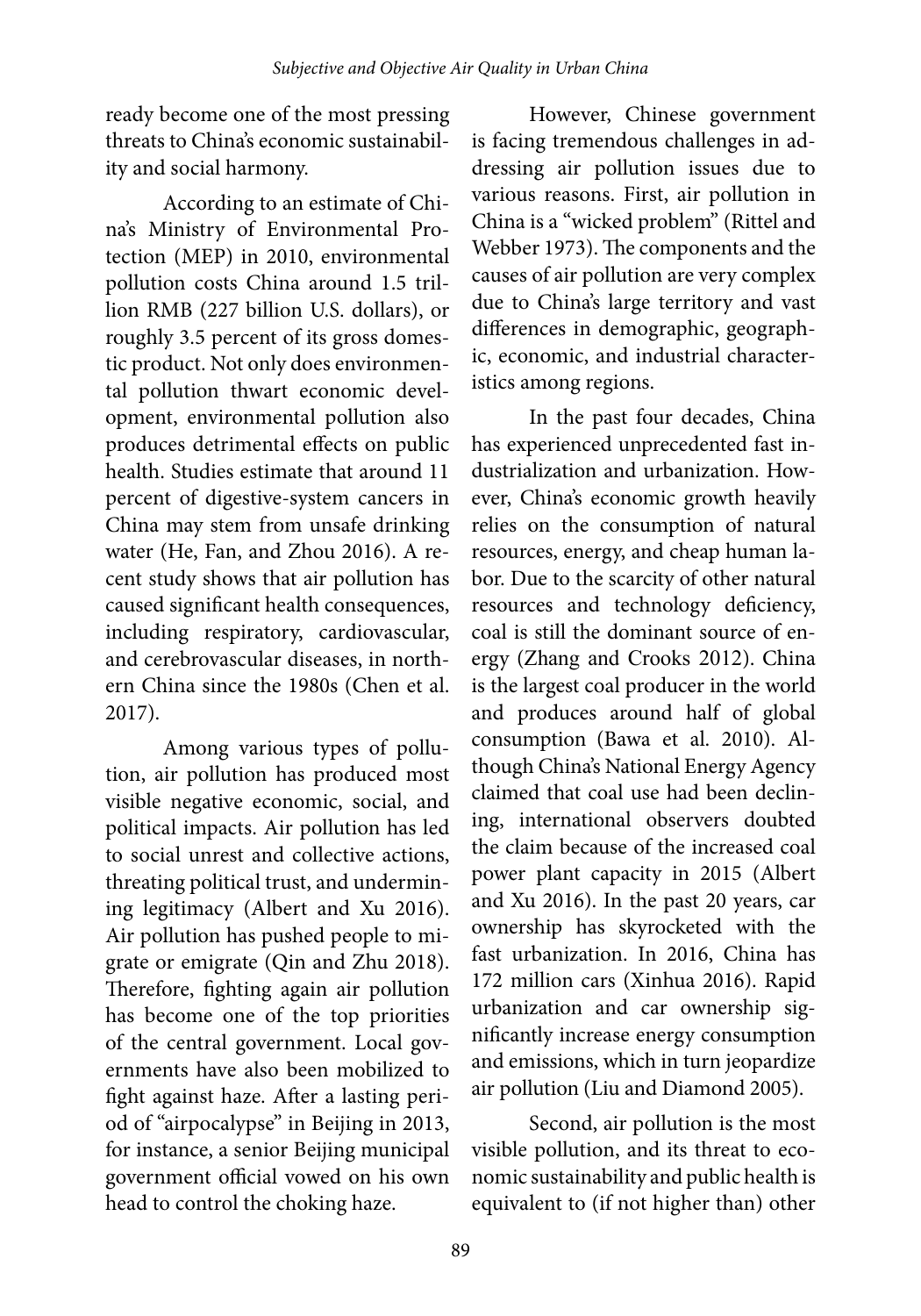type of pollutions (e.g., water and soil). Due to its visibility, however, public complaints and outcry distract government attention from addressing other more serious environmental challenges. Also, government takes fragmented, campaign-style, and short-term superficial measures instead of holistic and fundamental strategies to address air pollution (Dasgupta and Wheeler 1997; Dong et al. 2011).

Last but not the least, curbing air pollution is a double-edged sword. Air pollution is the consequence of China's fast industrialization and economic development. On the one hand, Chinese people are the victim of air pollution; on the other hand, they are also the beneficiaries of fast economic development. Studies found that Chinese believe economic development is more important than environmental protection and such attitudes are rooted in the nation's long history of poverty, resulting in strong desire for material wealth (Harris 2006). China's environmental pollution is deeply intertwined with other problems related to industrial structure, energy consumption structure, and the model of economic development. China still has a long way to go in curbing environmental pollution.

In addition, how Chinese people perceives air pollution is further complicated by the fact that the causal mechanisms between air pollution and health consequences are ambiguous, and the negative effects of air pollution on public health are often long term and chronical (Holdaway 2013). Moreover, previous environmental studies suggest that demographic characteristics such as age, gender, education, residence, and social economic status may also influence people's environmental perceptions (Daneshvary, Daneshvary, and Schwer 1998; Ebreo, Hershey, and Vining 1999; Howell and Laska 1992; Xiao and Hong 2010). Therefore, it is more meaningful to study how Chinese people's perceptions of air pollution affect their political attitudes and actions than studying the static and "objective" air quality indicators.

### *Environmental Transparency*

The central government has considered environmental pollution as its top policy priority due to the devastating and detrimental effects of environmental pollution on environmental sustainability, public health, and political trust and legitimacy (Economy 2010). However, the implementation of environmental protection policy is largely thwarted by China's unique political system characterized by fragmented and decentralized authoritarianism (Lieberthal 1997). Local functional departments and environmental departments need to report to and under the control of both central and local governments. The fragmented and decentralized power of environment protection challenges the efforts of the central government in striking a balance between economic development and environmental protection (Tan 2014).

Given the importance of people's perceptions of air pollution and the difficulties of addressing the "wicked problem" in the short run, it is crucial to manage subjective air quality apart from actually improving air quality.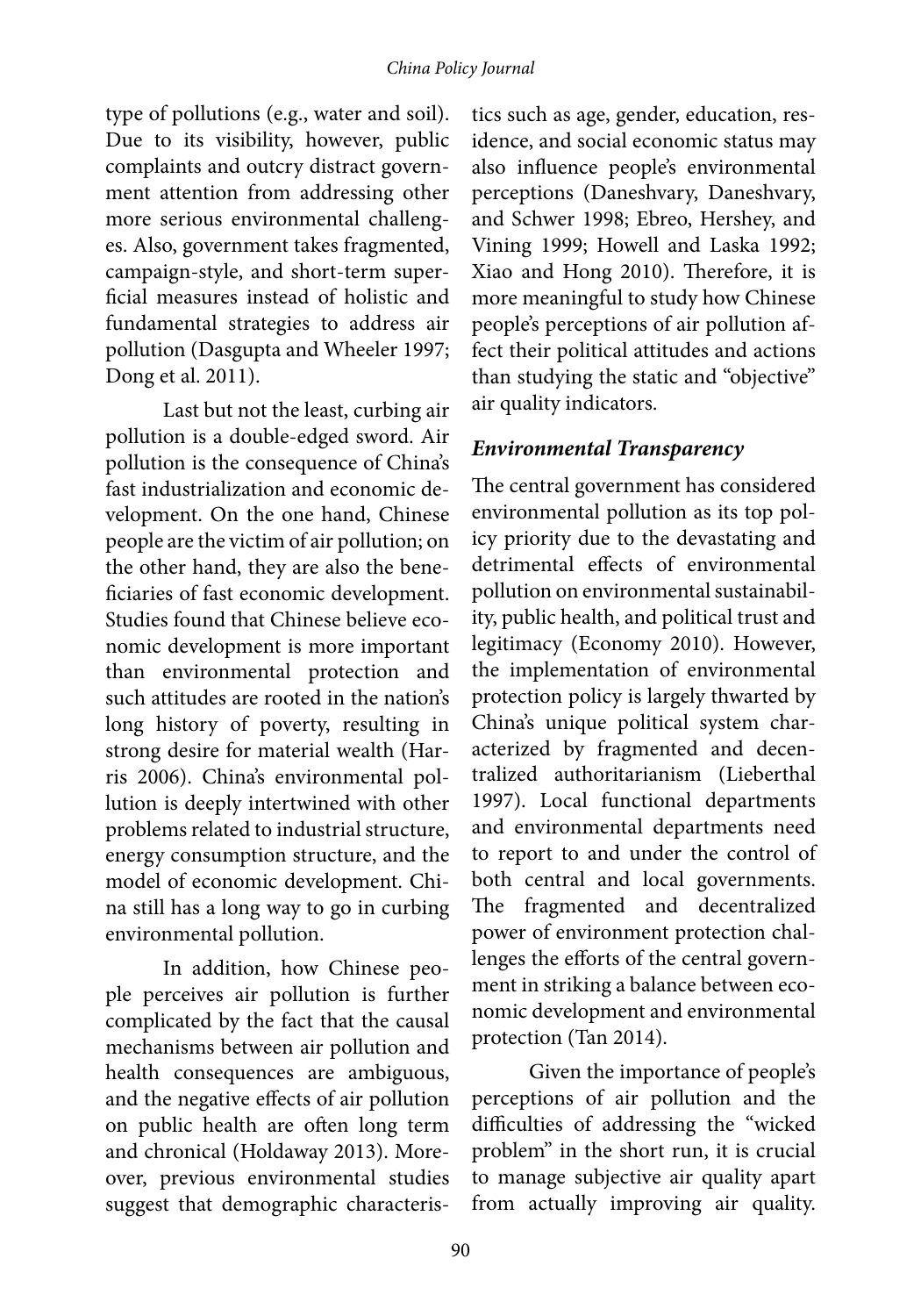As a policy tool to break the deadlock, Chinese central government has given high hope to environmental transparency. The Regulations on Open Government Information was enacted by the State Council in 2007 and took effective in 2008. According to the Regulations, governments are required to disclose public information and citizens are entitled to request government information. Almost at the same time, The National Bureau of Environmental Protection (the predecessor of Ministry of Environmental Projection, MEP) promulgated the Measures on Open Environmental Information (OEI) in 2008 to mandate local environmental protection bureaus (EPBs) to disclose environmental information.

For individual citizens, environmental transparency can educate citizens to realize the importance of environmental sustainability and proactively take measures to protect themselves from pollution. Pollution is more than a pure objective fact. It is actually social constructed. The definition of pollution changes with people's understanding of the causes and consequences of environmental changes. With more environmental information, the public is informed and educated to understand the consequences of economic growth and development so as to make an informed decision to adjust their expectations toward pollution. Their attitudes or behaviors would change accordingly. In China's unique historical and cultural context characterized by government secrecy, disclosing environmental information to the public exhibits government's genuine wiliness

and commitment in constraining corruption and abuse of power and controlling pollution (Yu 2011).

In China, due to the lack of a vibrant civil society, government monopolies environmental information provision. However, citizens themselves can also acquire information from other channels (Fung, Graham, and Weil 2007). When government information is absent, information from other sources would significantly influence their perceptions on government performance in a way government may not like. In 2009, the U.S. Embassy in Beijing began to provide air quality information to its employees and American expatriate due to the frequent appearance of choking haze. The publicity of air quality assessment went viral in social media. After accusing the Embassy for intervening China's internal affairs, the MEP was forced to release air quality information. However, the continuous inconsistence between the two data sources further jeopardized public confidence and trust in the MEP (Ma and Zhang 2015). What is even worse is that the information released by government and other sources (including citizens themselves) is inconsistent or mutual conflicting, which may result in citizens' discontent and distrust toward government.

# **Theoretical Hypotheses**

## *Objective and Subjective Air Quality*

In public administration literature,<br>since 1970s, a stream of literature<br>has examined the congruence besince 1970s, a stream of literature has examined the congruence be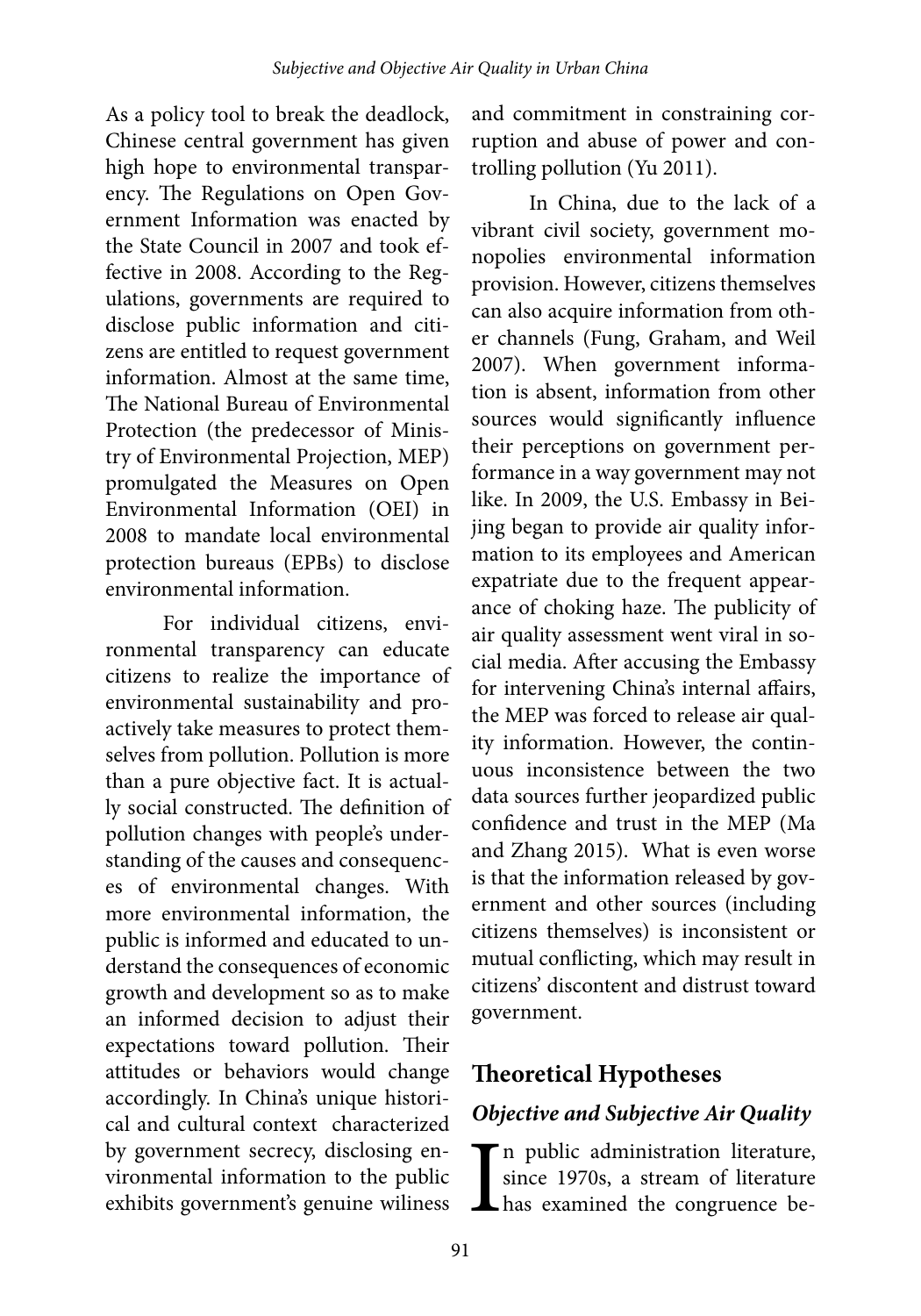tween objective and subjective performance indicators (Miller and Miller 1991). Due to the differences in conceptualization, measurement, and model specification, the debate has continued and research findings are mixed. A stream of studies tries to empirically show that subjective government performance are influenced by individual demographic characteristics such as gender, age, education and race, and individual use experience and expectation (Brown and Coulter 1983; Stipak, 1979, 1980; Swindell and Kelly 2000; Van Ryzin and Immerwahr 2008).

Stipak (1979) argued that many public services are rarely used by citizens. The relationship between subjective indicators and objective indicators is confounded by many statistical problems. Brown and Coulter (1983) empirically explored the relationship between residents' perceived police performance (e.g., policy response time, police treatment of people, and police service quality) and corresponding objective indicators, finding that subjective indicators are not significantly related to objective indicators. However, other scholars disagreed that previous studies have various methodological problems. At least in public service areas such as park maintenance and street cleaning, if outcome-oriented objective indicators and a more scientific research design are adopted, subjective and objective indicators are significantly related, which means that citizen's perception of government performance can reflect government genuine performance (Andrews et al. 2011). Using New York public school data, Charbonneau and Van

Ryzin (2011) found that parents' subjective assessment of education quality corresponds fairly well with objective school performance measures.

Proving public goods and service, and regulating market are two essential functions of government. Air is a pure public good. Without government regulation, due to air pollution's externality and spillover effects, "the tragedy of commons" takes place (Burger and Gochfeld 1998). Air quality is considered as a sign of government regulatory capacity and an essential indicator of government performance (Holzer and Yang 2004). Different from other public services such as park and library; nobody can escape from enjoying the "service." Air pollution is highly sensible and visible. However, it does not necessarily mean subjective perceptional measures are reliable in measuring air quality.

Perception of air pollution is socially constructed by individuals and societal characteristics, as well as their interactions (Li and Li 2012). Human body is an adaptive system, and long-time exposure to pollution could change the psychological and biological formula for evaluating air quality. Objective measures of air pollution are based on a universal set of scientific measures according to a set of universal scientific "truth" of public health. In contrast, regular people do not have professional equipment and knowledge to detect air quality. In addition to their personal experience, their perception of air quality is highly influenced by information provided by mass media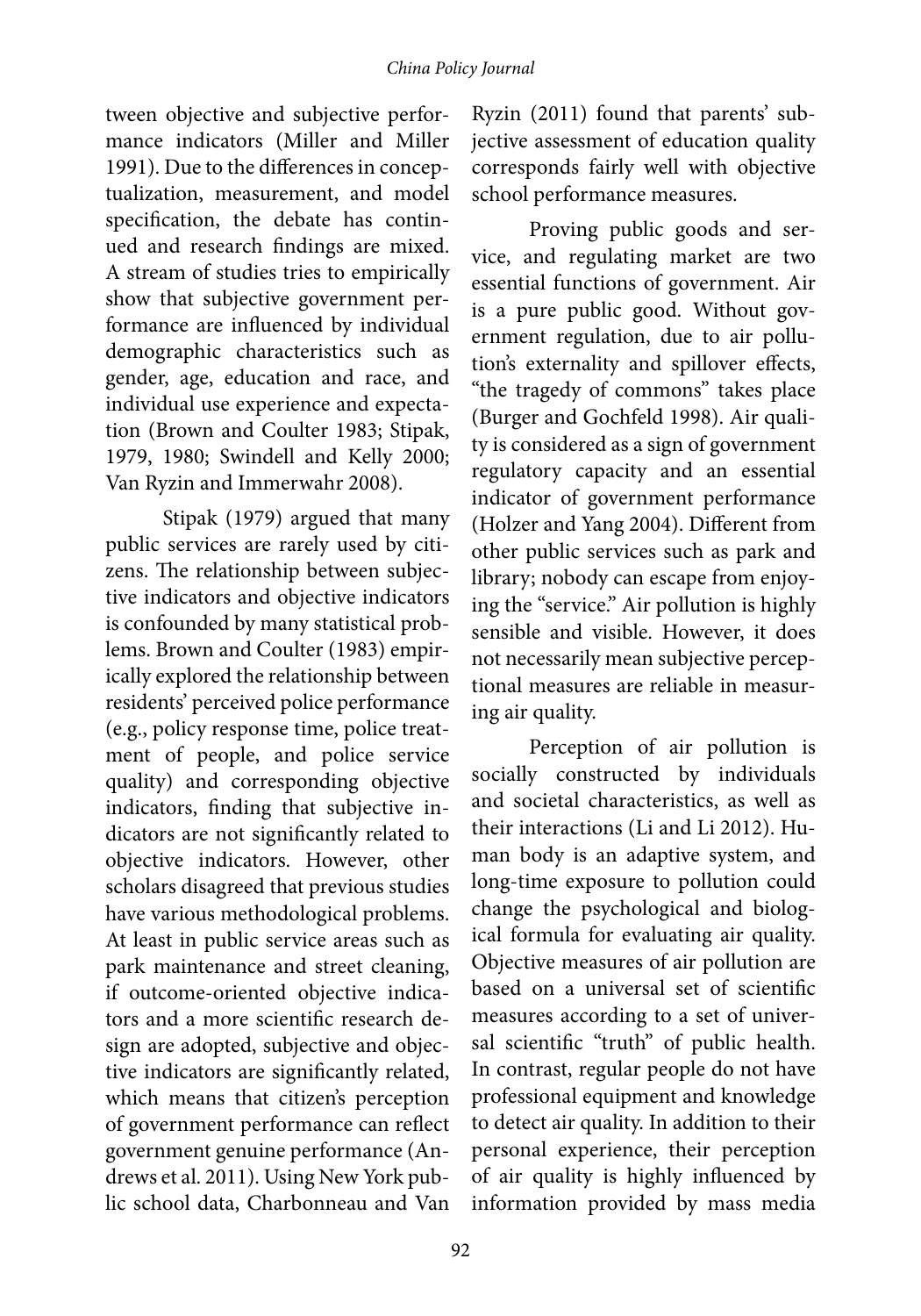and social media (Liu, Dong, and Wang 2011). Therefore, visible and sensible experience of residents is based on but not equivalent to the objective level of air quality.

Hadrich and Wolf (2011) studied the environmental pollution by Michigan's livestock operations and citizen complains. They found that compared with surface water pollution, odor pollution was more difficult to be verified. In China, although after the 2013 pandemic air pollution in Beijing, the municipal government had promised to clean the air, in the summer of 2016 local dwellers' complaints on the hovering haze raged the social media, blaming government's incompetence and inaction. However, according to objective scientific data, air quality in Beijing has significantly improved over years. In order to establish the significant relationship between objective and subjective air quality, we need empirical studies based on solid data, representative sample, and rigorous research design. Although there are no empirical studies specifically testing the relationship, some research on citizen environmental complaints and environmental pollution found that citizens' complaints are significantly related to air pollution (Dasgupta and Wheeler 1997; Dong et al. 2011). Therefore, we develop the first hypothesis as below.

*Hypothesis 1: Subjective air quality significantly correlates with objective air quality.* 

# *The Moderating Effect of Environmental Transparency*

In addition to the influence of objective air pollution, subjective air pollution could also be affected by their expectation, knowledge, information availability, and political attitudes, which are influenced by environmental transparency. Transparency refers to the availability and usability of government information to the public, and it is subtly different from openness and information disclosure (Wu, Ma, and Yu 2017). Openness means the disclosure of government information, which might not be equivalent to transparency. For instance, government may discretionarily and selectively disclose some information while keep others (e.g., politically sensitive data) opaque. Government may also purposely distort and manipulate the information disclosed to the public. Transparency, in contrast, means government information is not only disclosed and available to the public, but also citizens can access, understand, interpret, and use the information for private or public purposes (Fung, Graham, and Weil 2007).

Transparency is not only about the disclosure and use of government information, but also reflects the motivations and capacities of the government in addressing air pollution. Given the professionalism of air quality monitoring, the information on air quality is to some extent controlled by the government. Whether citizens can get access to and utilize this information partially depends on government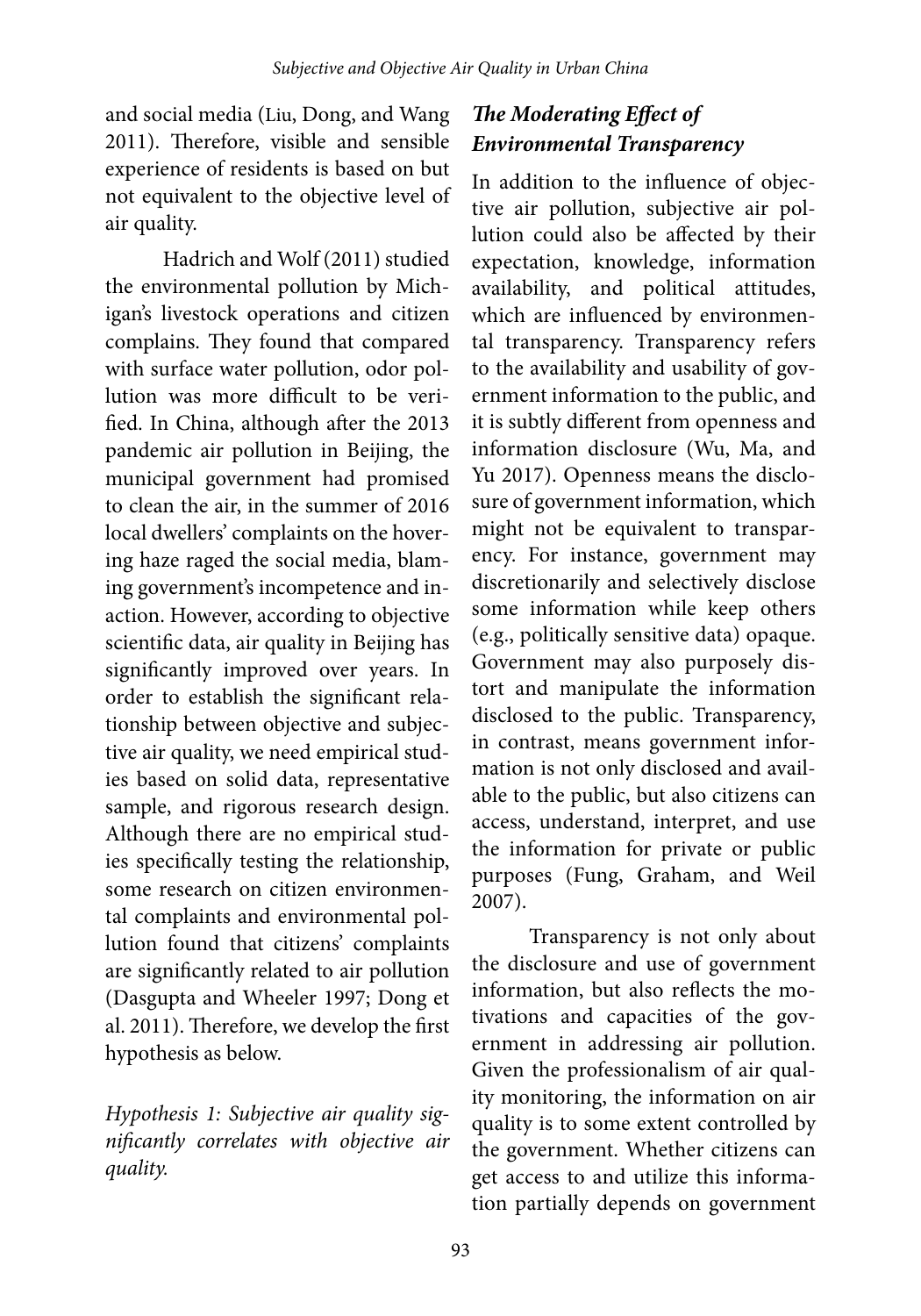interventions, and local governments who are willing to disclose and share environmental information are favorably supported by citizens. If local governments can honestly disclose environmental information and proactively adopt policies to address environmental pollution, then citizens are more likely to support their policies. Despite environmental pollution might not be substantially reduced, citizens will tolerate their sluggish improvement and perceive environmental quality in a more lenient way.

We argue that citizens' perception of air quality is positively related to objective reading of air quality, and environmental transparency moderates this relationship. Specifically, we expect that the objective–subjective air quality relationship will be attenuated when the level of environmental transparency is higher. Recent studies have consistently found that transparency moderates the relationship between people's perceptions of government performance and other social phenomena such as corruption (Park and Blenkinsopp 2011) and social equity (Wu, Ma, and Yu 2017). Given these considerations, we develop our second hypothesis as follows.

*Hypothesis 2: Environment transparency negatively moderates the relationship between subjective and objective air quality, and the relationship is weaker when environmental transparency is higher.* 

## **Methods**

### *Sample and Data*

We use recent large-scale citi-<br>zen survey data and external<br>assessments in over 30 Chi-<br>nese largest cities to empirically examzen survey data and external assessments in over 30 Chiine the interaction effects of objective air quality and environmental transparency on citizens' subjective air quality. We test the two hypotheses by using multisource data from 32 largest cities in China. The sample covers four municipalities (Beijing, Tianjin, Shanghai, and Chongqing), 22 provincial capital cities (e.g., Guangzhou and Hangzhou), five subprovincial cities (Dalian, Qingdao, Ningbo, Xiamen, and Shenzhen), and one prefecture-level city (Suzhou). The administrative structure in China consists of five layers, and cities are at the first three layers (provinces, prefectures, and counties). There are 15 prefecture-level cities granted with subprovincial authorities by the central government, and 10 of them are provincial capital cities (e.g., Harbin and Xi'an). The sample of cities is comparable in administrative ranks while heterogeneous in geography and socioeconomic development. The 32 largest cities are frequent research subject for urban management scholar in studying China (Smyth, Mishra, and Qian 2008).

Data on citizens' perceived air quality are from the 2011 Lien Chinese Cities Service-Oriented Government Survey, which telephone interviewed over 25,000 residents in 32 largest cities by Computer Assisted Telephone Interviewing (CATI) method according to a stratified sampling framework. In each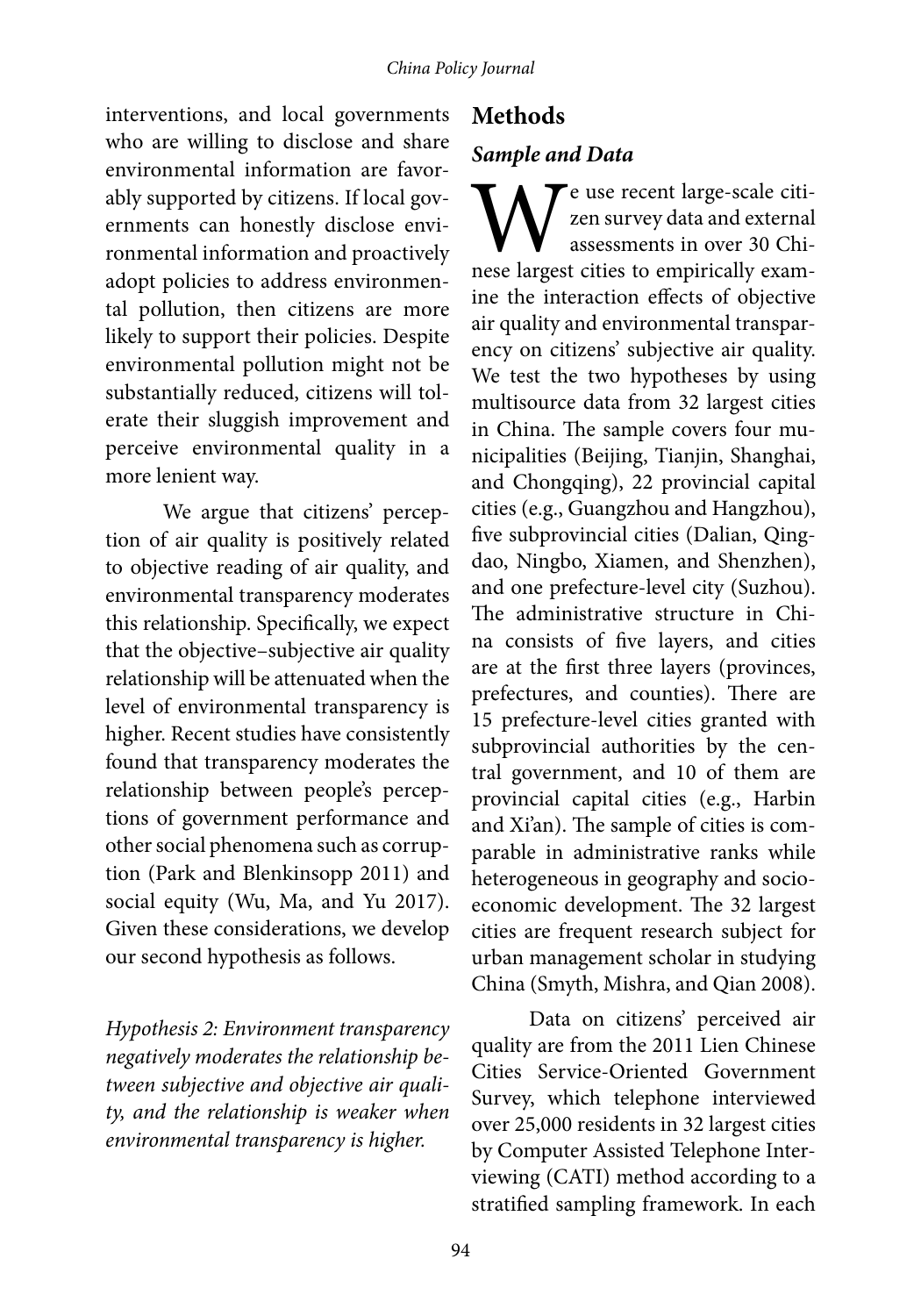city, 700 residents were interviewed, except for megacities like Beijing and Shanghai, in which 1,000 residents were surveyed. Data on the government information disclosure of air quality (environmental transparency) are from IPE's independent assessment (Lorentzen, Landry, and Yasuda 2014). As IPE did not cover Haikou, our final number of observation is 31 cities. In addition, we collect archival data from the statistics of MEP to measure air quality and other city-level variables.

### *Dependent Variable*

One 10-point Likert scale item is used to gauge the respondents' subjective perceptions of air quality. The respondents were asked to rate their perceptions of air quality in the cities where they live. In the survey, 1 refers to the worst while 10 means the best. Although single-item measure is one of the limitations of this study, it is appropriate to capture respondents' overall assessment of air quality. Roughly 50.5 percent of the respondents scored higher than 6, which is in congruence with the 2010 MEP citizen survey.

### *Independent Variables*

Prior studies on the effect of air quality on life satisfaction usually use annual mean concentration levels or amount of emission per capita of air pollutants (e.g., sulfur dioxide,  $SO_2$ ) as the key measures of air pollution (Luechinger 2009; Smyth, Mishra, and Qian 2008). We measure urban air quality by yearly

averaged pollutant concentration indicators reported by the MEP. The key air pollution indicators include SO<sub>2</sub>, nitrogen dioxide (NO<sub>2</sub>), and particulate matters ( $PM_{10}$ ), all measured by milligram per cubic meter (mg/m<sup>3</sup>). As of 2011, the data on  $PM_{25}$  were unavailable in most cities and we cannot assess whether it correlates with public satisfaction with air quality.

To take all air pollutants into account, we also use an umbrella measure to gauge air quality. We use the proportion of monitored days of air quality equal to or above national secondary standard (grade II) in the whole year (percent). The MEP classifies cities into three grades according to the national air quality standards (air quality index, AQI), with higher grades (e.g., grade I) denoting better air quality. The variable is coded as a dummy, since all sampled cities are either in the status of grade II (0) or grade III (1). Air quality fluctuates seasonally and it is appropriate to concentrate on the period when we collect our survey data. We use the average air pollution measures in the first half of the year,<sup>1</sup> since the survey was conducted from April to August 2011.

IPE developed the Urban Air Quality Information Transparency Index (AQTI) to rate cities' performance in air quality information disclosure (IPE 2012). The initial version of AQTI released in 2010 assessed 20 Chinese cities (e.g., Beijing, Shanghai, Guangzhou) and compared their performance

<sup>1</sup> MEP, Air quality of key environmental protection cities in the first half year of 2011, July 22, 2011, http://www.mep.gov.cn/gkml/hbb/bgg/201107/t20110730\_215576.htm (accessed January 18,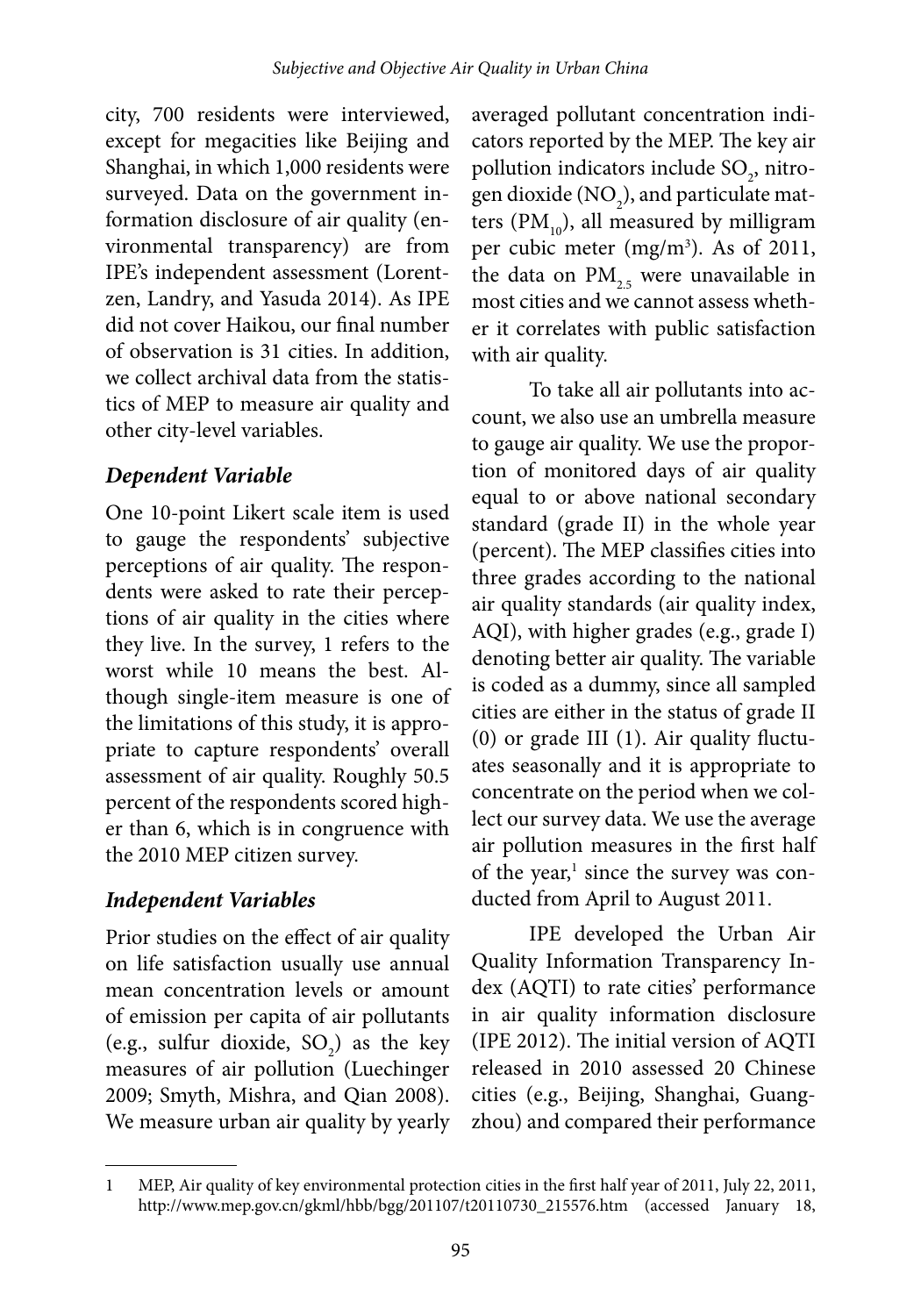with those of 10 international cities (e.g., New York, Paris). The 2012 version of AQTI ranked 113 Chinese cities monitored by the MEP as National Key Environmental Protection Cities. The MEP monitors 10 air pollutants (e.g.,  $PM_{10}$ ,  $PM_{2.5}$ ,  $SO_2$ ,  $NO_2$ , and so forth), and their availability, completeness, promptness, and user-friendliness on urban EPBs' websites were assessed. The air pollutants were weighted by potential health impacts and environmental management practices. The total score of AQTI ranges from 0 to 100 points, and higher scores refer to higher levels of environmental transparency.

IPE also developed the Pollution Information Transparency Index (PITI) to assess environmental transparency of urban EPBs (IPE and NRDC 2009). PITI evaluated the performance of EPBs' online disclosure of pollution-intensive enterprises, clean production, environmental impact assessment, and other pollution-related information. In this article, we use AQTI and PITI to measure municipal governments' environmental transparency.

# *Control Variables*

Individual-level variables such as gender, age, education, and income that may affect people's subjective air quality are included in the model. Gender as a dummy is coded as 1 for male and 0 female. Age is measured by an ordinal variable ranging from 2 (18–29) to 6 (above 60). Education is denoted by an ordinal variable with four categories, ranging from 1 (primary school or below) to 6 (master's degree or above). Monthly income is gauged similarly by an ordinal variable ranging from 0 (no fixed income) to 14 (above 30,000 RMB Yuan).

The demographics of the respondents are similar with the latest census data and our sample is largely representative of the population of the sampled cities. In the sample, 45.19 percent of respondents were female, and 55.89 percent had college and above degrees. The majority of the respondents (45.89 percent) aged between 18 and 29, and those older than 60 accounted for 7.59 percent. In the sample, 62.84 percent of the respondents earned monthly income below 3,000 RMB Yuan, whereas rich residents with income above 6,000 RMB Yuan only accounted for 8.30 percent.

# *Analytical Methods*

As our data structure is nested or multilevel (individual citizens nested in cities), we adopt MLM to test our hypotheses. MLM is preferable to estimate variances at multiple levels. In the model, individuals are at Level 1 while cities are at Level 2. MLM can simultaneously estimate the variances at both Levels 1 and 2 (Raudenbush and Bryk 2002). We center Level 1 predictors within the cluster (group mean centering) and center Level 2 predictors by grand mean centering, which is appropriate to estimate the same-level and cross-level moderating effects in MLM (Enders and Tofighi 2007).

In order to test our two hypotheses, we need to estimate the moderating

<sup>2013)</sup>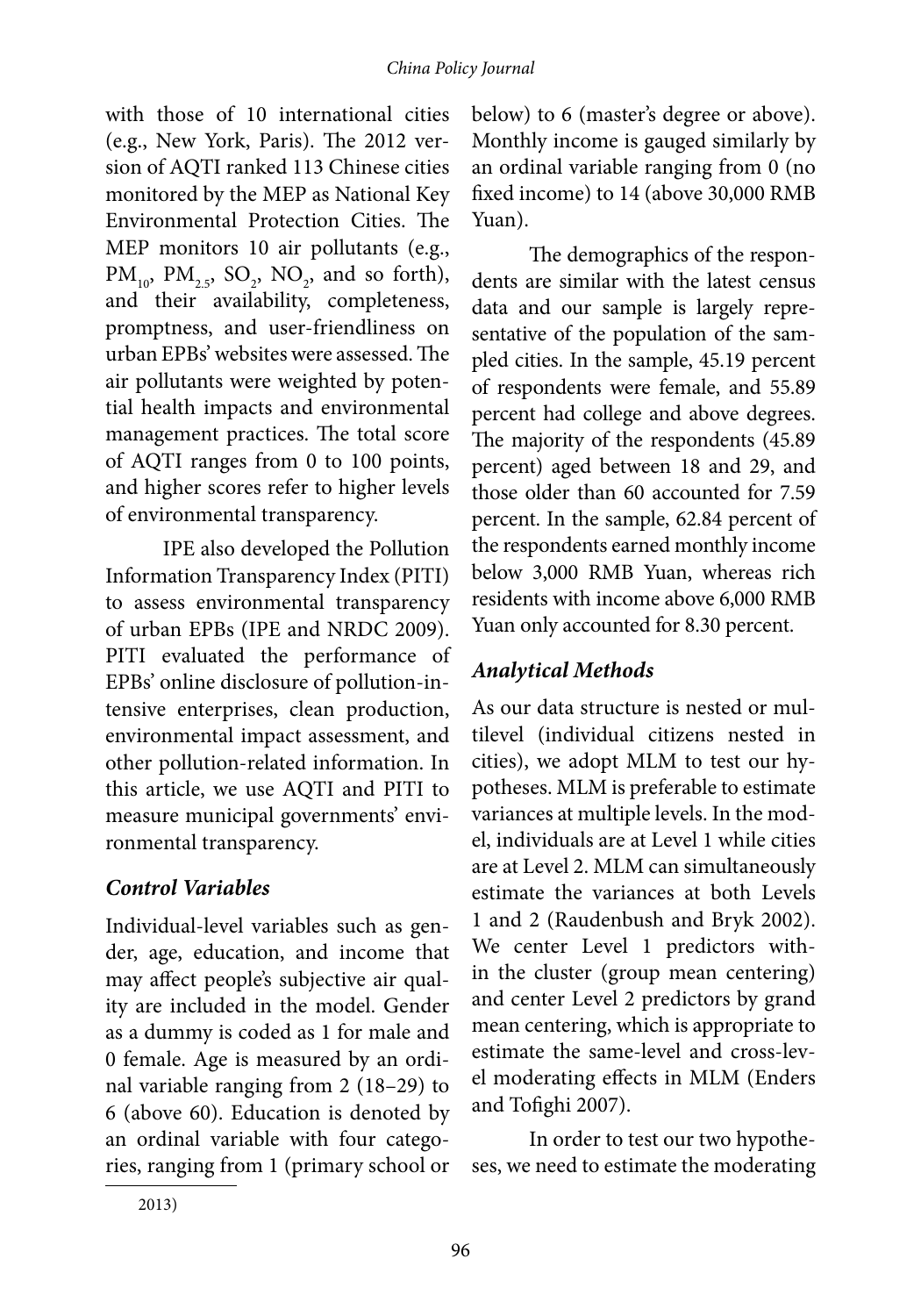effects of Level 2 variables (environment transparency) on the relationship between Level 2 independent variable (objective air pollution) and Level 1 dependent variable (subjective air quality). The first case is referred to the moderating effects at the same level (*means as outcomes* model) while the other case is cross-level (*slopes as outcomes* model). We follow standard procedures to detect moderating effects in MLMs and probe graphically, which enables us to intuitively interpret the results (Preacher, Curran, and Bauer 2006). Varying-intercept model is used to estimate the direct effects while varying-intercept, varying-coefficient model is used to estimate the moderating effects.

# **Results**

### *Descriptive Statistics*

Table 1 reports the descriptive<br>statistics of our key variables. It<br>reveals that the sampled cities<br>vary substantially in objective air polstatistics of our key variables. It reveals that the sampled cities vary substantially in objective air pollution indicators. Air grade in 14 sampled cities (or 43.75 percent) was rated as III, with the other 18 cities graded as II. Environmental transparency varies drastically across sampled cities with

| Variable                 | <b>Observations</b> | Mean   | Std. Dev. | Min            | Max   | Correlation |
|--------------------------|---------------------|--------|-----------|----------------|-------|-------------|
| Air quality satisfaction | 25,139              | 6.328  | 2.075     | 1              | 10    | 1           |
| SO <sub>2</sub>          | 32                  | 0.039  | 0.014     | 0.007          | 0.062 | $-0.0989*$  |
| NO <sub>2</sub>          | 32                  | 0.044  | 0.012     | 0.015          | 0.064 | $-0.0815*$  |
| $PM_{10}$                | 32                  | 0.094  | 0.022     | 0.044          | 0.145 | $-0.182*$   |
| Air grade $(III=1)$      | 32                  | 0.438  | 0.504     | $\mathbf{0}$   | 1     | $-0.153*$   |
| AQTI                     | 31                  | 32.355 | 19.607    | 9              | 76    | $-0.096*$   |
| PITI                     | 31                  | 50.555 | 17.216    | 23.2           | 83.7  | $-0.0051$   |
| Gender (male=1)          | 25,222              | 0.548  | 0.498     | $\mathbf{0}$   | 1     | $-0.0119$   |
| Age                      | 24,939              | 3.069  | 1.260     | $\overline{2}$ | 6     | $0.117*$    |
| Education                | 24,988              | 3.712  | 1.250     | 1              | 6     | $-0.0438*$  |
| Income                   | 23,595              | 3.348  | 2.780     | $\theta$       | 14    | $-0.0464*$  |

**Table 1.** Descriptive Statistics and Correlation Matrices

Note: The last column denotes the correlation coefficients between air quality satisfaction (the dependent variable) and all independent variables. \*p<0.05.

AQTI scores ranging from 9 to 76 and PITI scores between 23.2 and 83.7.

The last column in Table 1 shows the correlations between our independent variables and the dependent variable. The results suggest all air pollut-

ants are negatively associated with air quality satisfaction and statistically significant at the 0.05 level. The measures of environmental transparency are both negatively correlated with subjective air quality measures, albeit only the correlation coefficient of AQTI is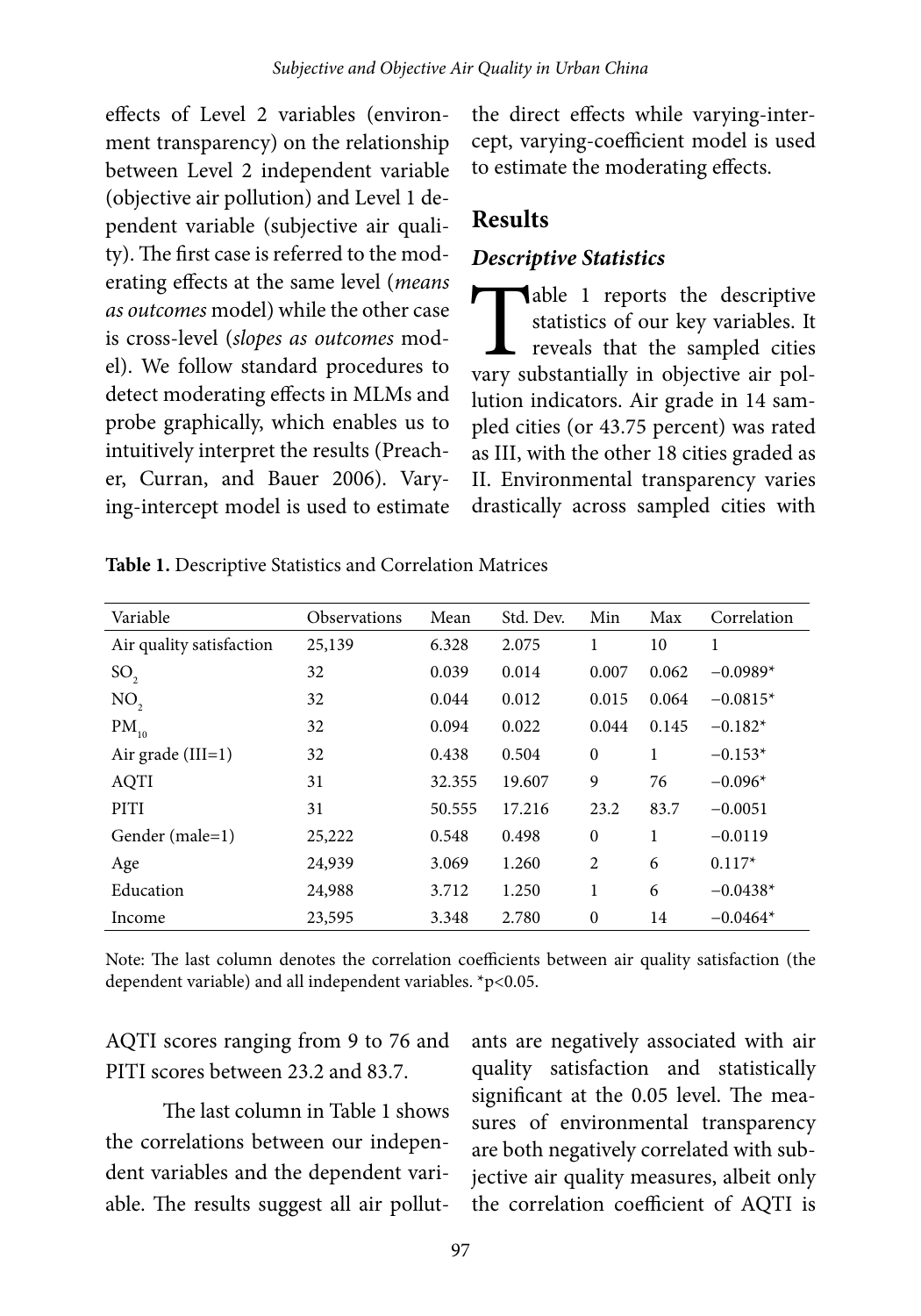#### *China Policy Journal*

statistically significant. In addition, we find that age, education, and income of respondents are significant antecedents of subjective correlation, while gender is not significant.

We graphically plot the relationship between subjective and objective air quality measures in Figure 1. The distribution of sampled cities in the plot implies that objective air pollution is negatively related to subjective air quality. For instance, Haikou emitted least  $\mathrm{SO}_2$  among 32 sampled cities  $(0.007 \text{ mg/m}^3)$ , and its subjective perception was also highest (8.06 out of 10). In contrast, the midyear emission of  $\mathrm{SO}_2$  in Taiyuan was among the highest group  $(0.062 \text{ mg/m}^3)$  and its

subjective air quality was relatively low (5.02). There are also some outliers, however, owing to idiosyncratic geographical and socioeconomic characteristics. Coastal Qingdao had a slightly higher concentration of  $SO<sub>2</sub>$ (0.059) than inland Lanzhou (0.052), but Qingdao was top in subjective air quality (7.644) while Lanzhou is at the bottom (4.103), mostly because of Qingdao' coastal advantage to quickly disperse air pollutants. Another potential explanation is that subjective air quality measures are influenced by multiple sources of air pollutants. Although Qingdao and Lanzhou were similar in the concentration of SO<sub>2</sub> and NO<sub>2</sub>, Qingdao' PM<sub>10</sub> emission (0.092) mg/m3 ) was much lower than Lanzhou



**Figure 1.** The relationship between objective and subjective air quality measures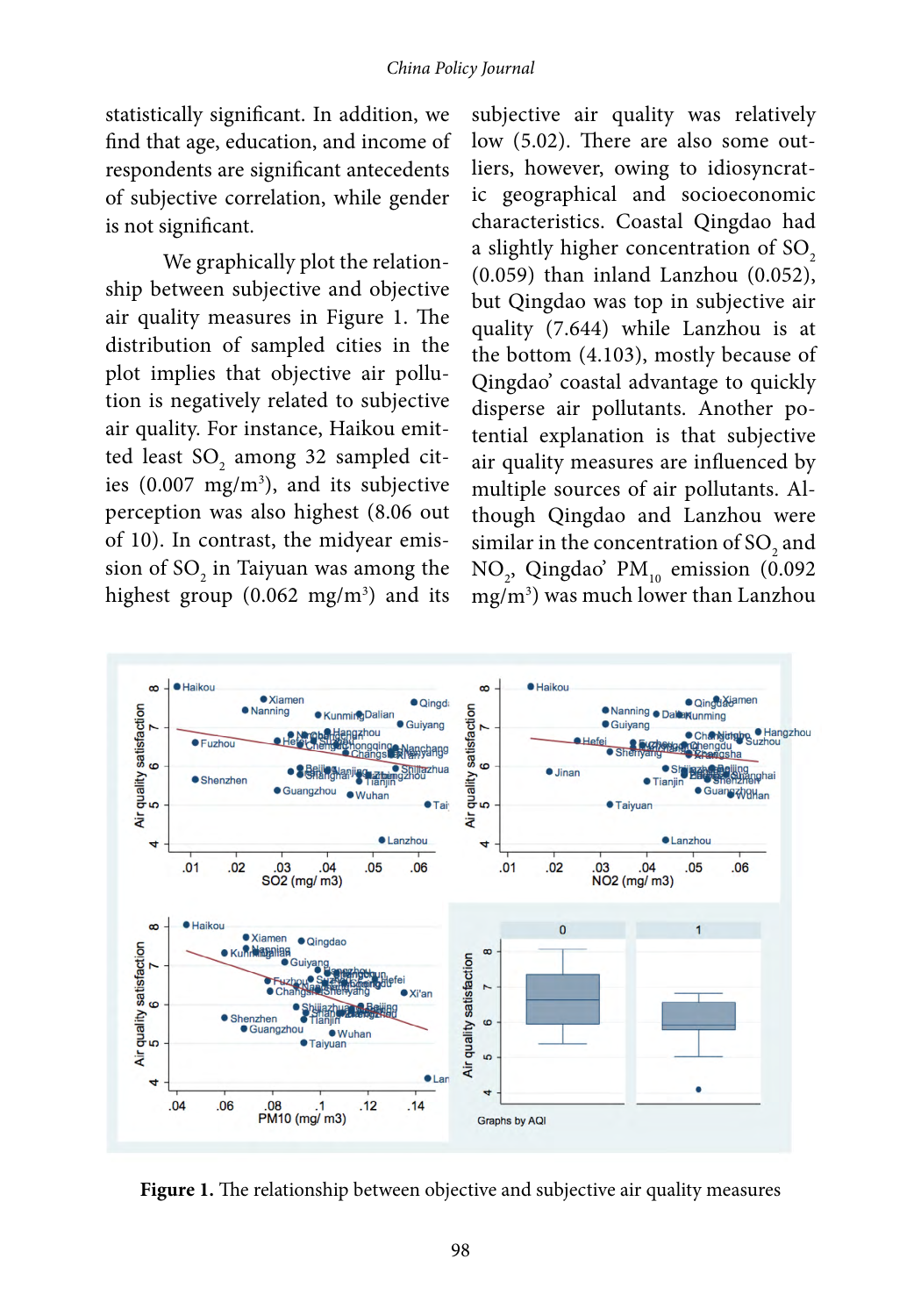(0.145 mg/m<sup>3</sup>). PM<sub>10</sub> is one of the most visible air pollutants that often lead to citizen complaints.

# **Multilevel Model Estimations**

We report MLM regression<br>
interaction effects of our<br>
independent variables (see Table 2). In results for both direct and interaction effects of our the first column, the null model with no predictors suggests that 16.39 percent (interclass correlation (ICC) = 0.712/  $(0.712 + 3.633)$  of total variances in air quality satisfaction could be attributable to Level 2 predictors. The explanatory power of Level 2 predictors is remarkably strong, particularly if we consider the small sample size (*N*=32) at Level 2 compared with large sample size at Level 1 (*N*=25,139) (Raudenbush and Bryk 2002). Actually, the impressive ICC, 0.1639, implies that residents nested in each sampled city have very similar perception on the air quality in the city. This finding implies that subjective air quality may significantly correlate with objective air quality. But, whether subjective and objective air quality are correlated need further investigated while controlling other variables. Although the variance at Level 2 (0.712) is statistically insignificant, it is substantially different from the standard error (0.179), suggesting it is essential to use MLM to estimate our models.

In the rest columns of Table 2, we sequentially enter our key independent variables and moderating variables. The results show that Level 2 air pollutants do have statistically significant effects on subjective air quality. When  $SO<sub>2</sub>$  is used as air pollution measure in Model 2, its regression coefficient is negative and significant (β=−18.37, p<0.10) and statistically significant at the 0.10 level. In Model 5, NO<sub>2</sub> is used to gauge air pollution, and we find that its effect is negative albeit insignificant ( $β=-12.14$ , p>0.10). Both PM<sub>10</sub> in Model 8 and air grade in Model 11 have significantly negative effects on subjective air quality ( $\beta$ =−19.98, p<0.01; β=−0.73, p<0.01). In a nutshell, our results suggest that Hypothesis 1 is partially supported and objective air quality is one of the key antecedents of subjective air quality.

We report the results on the moderating effects test in Table 2. Most of our interaction terms are statistically significant and consistent with our hypotheses, and therefore, Hypothesis 2 is partially supported. In Model 3, AQTI has insignificant effect on subjective air quality and its interaction term with objective air pollution (herein SO<sub>2</sub>) also has little effect of substance ( $β=0.10$ ,  $p>0.10$ ). The insignificant effect of AQTI can be attributable to its substantial change over the short term after MEP mandated EPBs to release air quality information, which shrank cities' disparities in transparency (IPE 2012). When we turn to Model 4 with PITI as our moderator, we find its interaction term with air pollution have significantly positive effect on subjective air quality (β=1.51, p<0.05).

The moderating effect of environmental transparency on the relationship between  $NO<sub>2</sub>$  and subjective air quality was not supported by using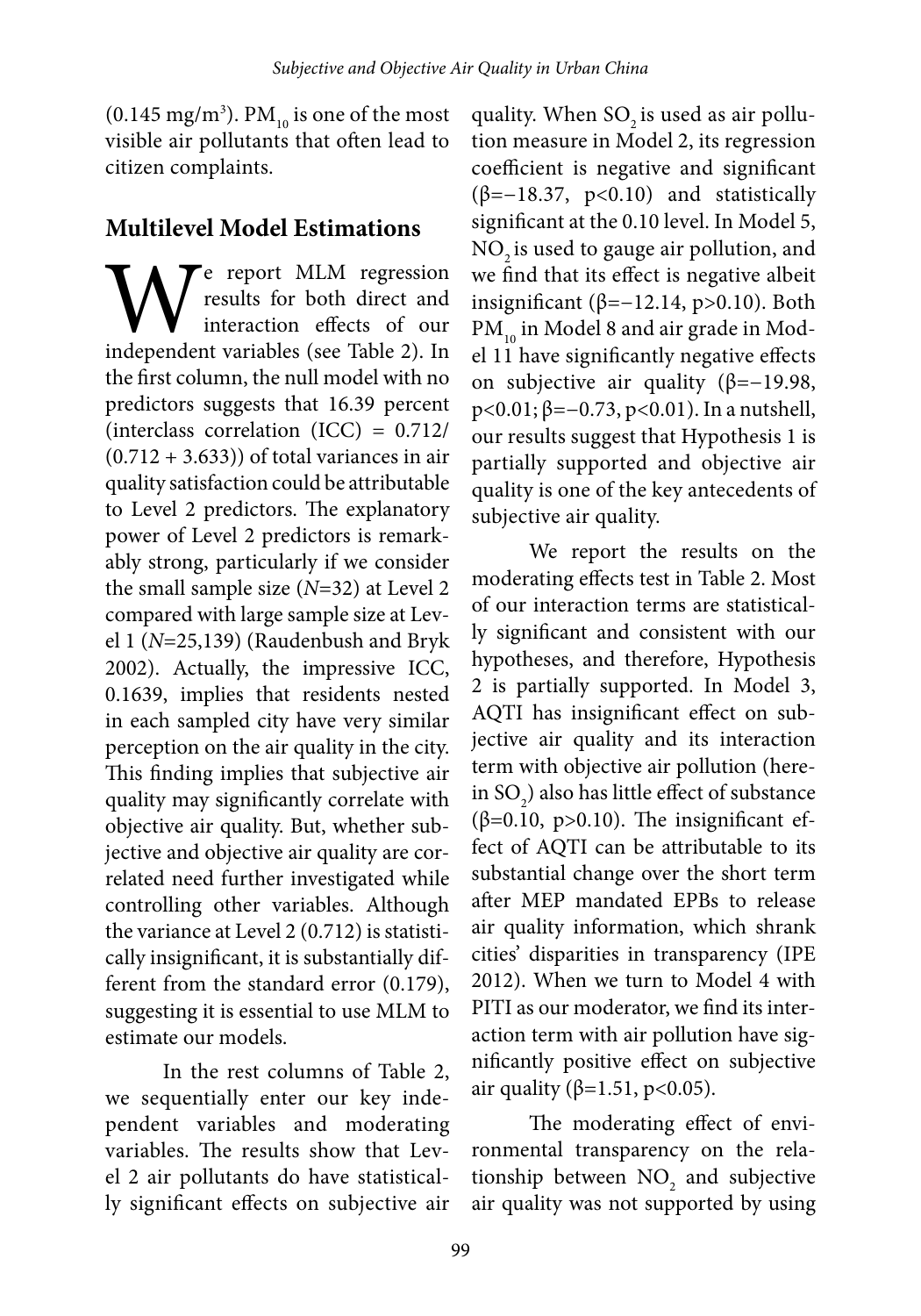| Model                  | $\mathbf 2$           | 3               | 4          | 5                                      | 9          | $\overline{a}$ | $\infty$           | ٩           | $\overline{10}$ | $\equiv$   | $\overline{2}$ | 13          |
|------------------------|-----------------------|-----------------|------------|----------------------------------------|------------|----------------|--------------------|-------------|-----------------|------------|----------------|-------------|
| Pollution<br>variable  | $SO_2$                |                 |            | $\mathop{{\rm SO}}\nolimits_2^{\circ}$ |            |                | $\mathrm{PM_{10}}$ |             |                 | Grade      |                |             |
| Moderating<br>variable |                       | AQTI            | PITI       |                                        | AQTI       | PITI           |                    | AQTI        | FIId            |            | AQTI           | PITI        |
| <b>Fixed effects</b>   |                       |                 |            |                                        |            |                |                    |             |                 |            |                |             |
| Pollution              | $-18.37*$             | $40^*$<br>$-21$ | $-19.73*$  | $-12.14$                               | 2.06       | $-3.73$        | $-19.98***$        | $-19.87***$ | $-15.22**$      | $-0.73***$ | $-0.64***$     | $-0.64**$   |
|                        | (10.28)               | (12.12)         | (11.35)    | (12.80)                                | (16.59)    | (14.06)        | (5.85)             | (5.44)      | (6.03)          | (0.27)     | (0.24)         | (0.26)      |
| Transparency           |                       | $-0.01$         | 0.00       |                                        | $-0.00$    | $0.01\,$       |                    | $-0.01$     | $-0.00$         |            | $-0.02**$      | $-0.01$     |
|                        |                       | (0.01)          | $(0.01)$   |                                        | $(0.01)$   | (0.01)         |                    | $(0.01)$    | $(0.01)$        |            | $(0.01)$       | (0.01)      |
| Interaction            |                       | 0.10            | $1.51**$   |                                        | $-0.97$    | $-1.31$        |                    | $0.80***$   | $0.83**$        |            | $0.03**$       | 0.02        |
| term                   |                       | (0.57)          | (0.60)     |                                        | (1.13)     | (0.96)         |                    | (0.25)      | (0.33)          |            | (0.01)         | (0.02)      |
| Gender                 | $-0.03$               | $-0.03$         | $-0.03$    | $-0.03$                                | $-0.03$    | $-0.03$        | $-0.03$            | $-0.03$     | $-0.03$         | $-0.03$    | $-0.03$        | $-0.03$     |
| $(male=1)$             | (0.03)                | (0.03)          | (0.03)     | (0.03)                                 | (0.03)     | (0.03)         | (0.03)             | (0.03)      | (0.03)          | (0.03)     | (0.03)         | (0.03)      |
| Age                    | $0.20***$             | $0.20***$       | $0.20***$  | $0.20***$                              | $0.20***$  | $0.20***$      | $0.20***$          | $0.20***$   | $0.20***$       | $0.20***$  | $0.20***$      | $0.20***$   |
|                        | (0.01)                | (0.01)          | $(0.01)$   | (0.01)                                 | (0.01)     | (0.01)         | $(0.01)$           | (0.01)      | (0.01)          | (0.01)     | $(0.01)$       | (0.01)      |
| Education              | $-0.02$ <sup>**</sup> | $-0.03***$      | $-0.03***$ | $-0.02**$                              | $-0.03***$ | $-0.03***$     | $-0.02**$          | $-0.03$ *** | $-0.03***$      | $-0.02**$  | $-0.03***$     | $-0.03$ *** |
|                        | (0.01)                | (0.01)          | (0.01)     | (0.01)                                 | $(0.01)$   | (0.01)         | (0.01)             | $(0.01)$    | (0.01)          | (0.01)     | (0.01)         | (0.01)      |
| Income                 | $-0.03***$            | $-0.03$ **      | $-0.03***$ | $-0.03$ ***                            | $-0.03***$ | $-0.03***$     | $-0.03$ ***        | $-0.03***$  | $-0.03***$      | $-0.03$ ** | $-0.03***$     | $-0.03$ *** |
|                        | (0.00)                | (0.00)          | (0.00)     | (0.00)                                 | (0.00)     | (0.00)         | (0.00)             | (0.00)      | (0.00)          | (0.00)     | (0.00)         | (0.00)      |

Table 2. Multilevel Model Estimates **Table 2.** Multilevel Model Estimates

#### *China Policy Journal*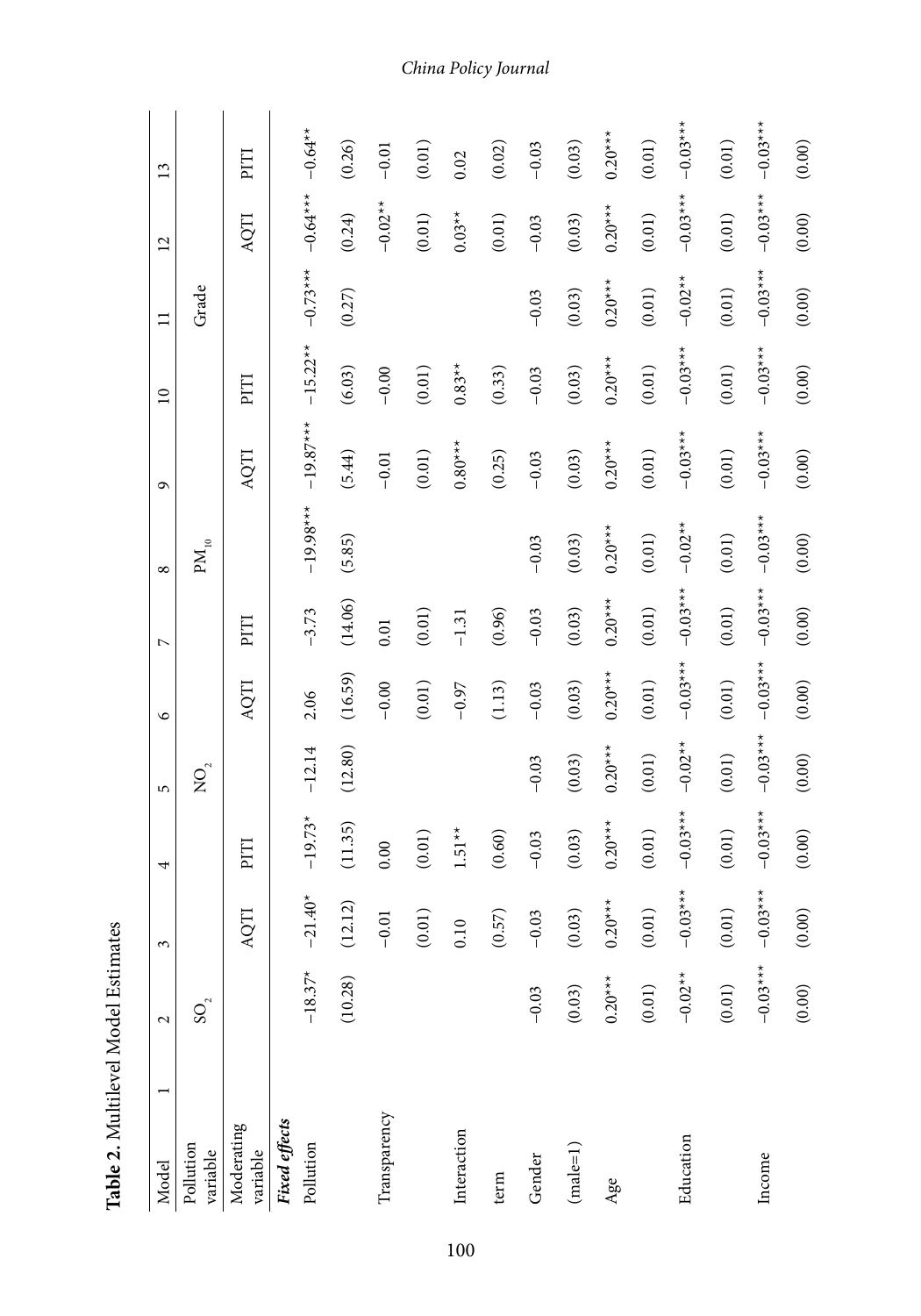| Constant          | $6.37***$      | $6.37***$ | $6.35***$     | $6.47***$ | $6.37***$ | $6.41***$ | $6.39***$ | $6.37***$ | $6.38***$ | $6.40***$ | $6.69***$ | $6.59***$ | $6.64***$ |
|-------------------|----------------|-----------|---------------|-----------|-----------|-----------|-----------|-----------|-----------|-----------|-----------|-----------|-----------|
|                   | (0.15)         | (0.14)    | (0.15)        | (0.14)    | (0.15)    | (0.18)    | (0.15)    | (0.13)    | (0.11)    | (0.12)    | (0.18)    | (0.16)    | (0.17)    |
| Random effects    |                |           |               |           |           |           |           |           |           |           |           |           |           |
| Variance          | 0.71           | $0.64*$   | $0.55**$      | $0.51***$ | 0.69      | $0.59**$  | $0.60**$  | $0.52***$ | $0.36***$ | $0.43***$ | $0.58**$  | $0.45***$ | $0.50***$ |
| (12)              | (0.18)         | (0.16)    | (0.14)        | (0.13)    | (0.17)    | (0.15)    | (0.15)    | (0.13)    | (0.09)    | (0.11)    | (0.15)    | (0.12)    | (0.13)    |
| Variance          | $3.63***$      | $3.55***$ | $.56***$<br>ς | $3.56***$ | $3.55***$ | $3.56***$ | $3.56***$ | $3.55***$ | $3.56***$ | $3.56***$ | $3.55***$ | $3.56***$ | $3.56***$ |
| $\left(11\right)$ | (0.03)         | (0.03)    | (0.03)        | (0.03)    | (0.03)    | (0.03)    | (0.03)    | (0.03)    | (0.03)    | (0.03)    | (0.03)    | (0.03)    | (0.03)    |
| <b>AIC</b>        | 103,938        | 95,487    | 92,775        | 92,773    | 95,489    | 92,777    | 92,778    | 95,480    | 92,762    | 92,767    | 95,484    | 92,769    | 92,772    |
| BIC               | 103,962 95,552 |           | 92,855        | 92,853    | 95,554    | 92,858    | 92,858    | 95,545    | 92,843    | 92,847    | 95,548    | 92,849    | 92,853    |
|                   | 25,139         | 23,221    | 22,543        | 22,543    | 23,221    | 22,543    | 22,543    | 23,221    | 22,543    | 22,543    | 23,221    | 22,543    | 22,543    |

101

Note: Standard errors in parentheses. \*\*\*p<0.01, \*\*p<0.05, \*p<0.1.

Note: Standard errors in parentheses. \*\*\*p<0.01, \*\*p<0.05, \*p<0.1.

either AQTI or PITI as the mod erator (see Models 6 and7). In terms of  $PM_{10}$ , the moderating effects of both AQTI ( $\beta$ =0.80, p<0.01) and PITI (β=0.83, p<0.05) are supported (see Mod els 9 and 10). In the case of AQI, only the moderating effect of AQTI is significant and positive (β=0.03, p<0.05) (see Models 12 and 13). In sum, the substantially similar results among the four air pollutants corroborate Hypothe sis 2.

To visually illustrate the moderating effect of environ mental transparency on the re lationship between objective and subjective air quality measures, we draw the marginal changes of simple slopes of air pollution as the function of the two mod erators in Figure 2. In Panel A of Figure 2, we reveal that air pollution (measured by  $SO_2$ ) is negatively associated with sub jective air quality when PITI is at the −1 standard deviation (SD) condition, but its sign turns to be slightly positive at the +1 SD condition. The result suggests the negative effect of air pollution (herein SO 2 ) on subjective air quality is attenuated with the in crement of environmental trans parency (PITI). When the value of centered PITI (ranging from −27.355 to 33.145) is larger than the lower confidence bound of region at the 0.05 level (−2.2323), the slopes of air pollution turn to be statistically insignificant. Pan -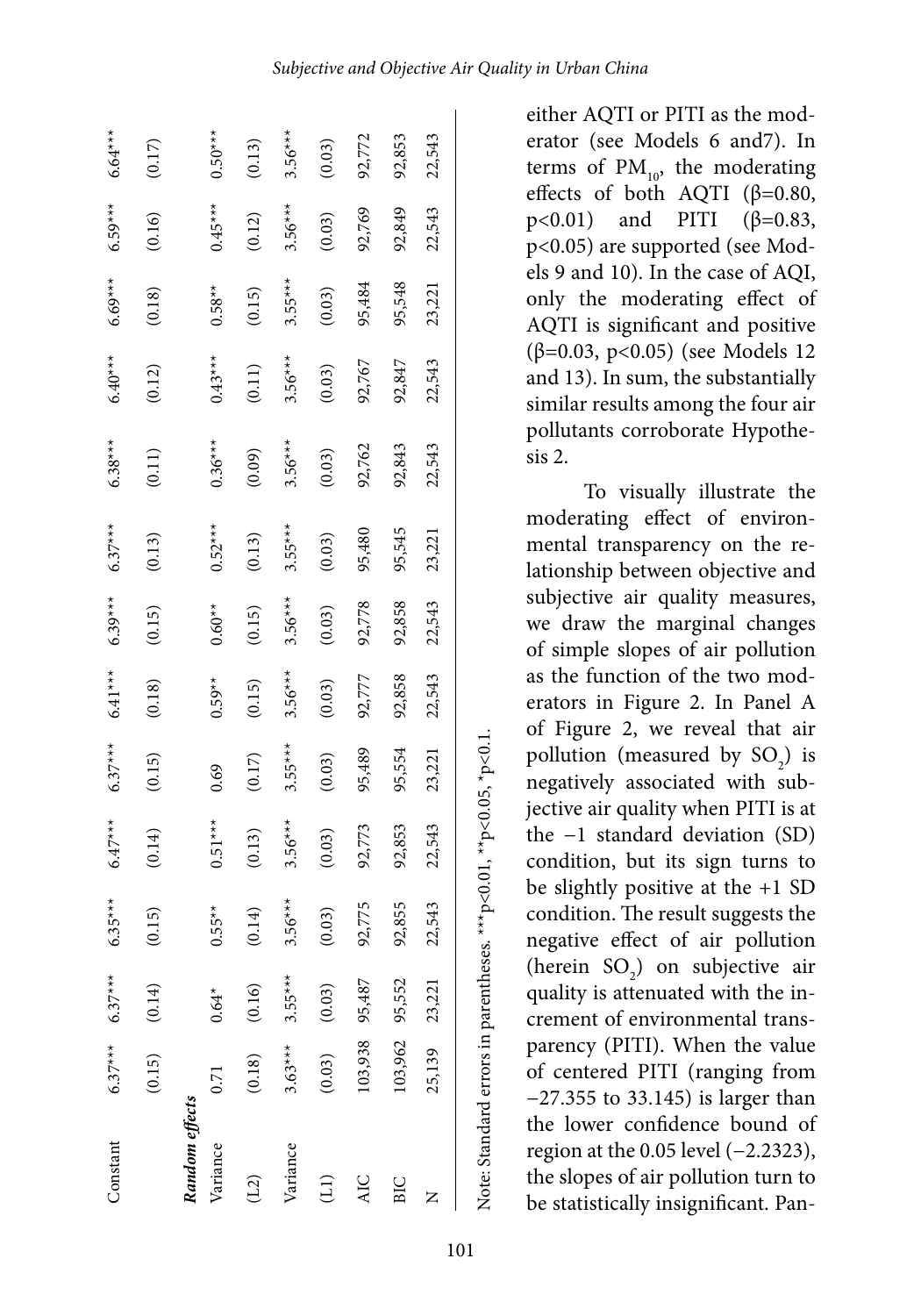

**Figure 2.** The moderating effects of transparency on the objective–subjective air quality relationship

el B–D in Figure 2 reveals similar patterns by using different measures of air pollution and transparency.

With regard to individual-level control variables, we find that gender has insignificant effect, albeit females have slightly better air quality perception than males. Age has significantly positive effect on subjective air quality, suggesting that elder residents are more tolerant of air pollution. Education and income are both significantly and positively associated with subjective air quality, which implies that high-educated and high-earned residents have relatively higher expectations toward air quality and they are consequently more discontent.

**How to strike a balance between**<br>
economic development and<br>
environmental sustainability<br>
has been one of the top policy priorities economic development and environmental sustainability in contemporary urban governance, particularly for developing countries such as China (Economy 2010). In China, economic slowdown and pandemic environmental pollution have led to social protest and unrest (Albert and Xu 2016). It is imperative for government to respond in a more transparent manner. In China, failures in managing environmental pollution and citizen's perceptions are threatening the ruling party's political trust and legitimacy.

In this study, we use the data from a recent national citizen survey and a third-party assessment in over 30 Chinese major cities to empirically ex-

### **Discussions**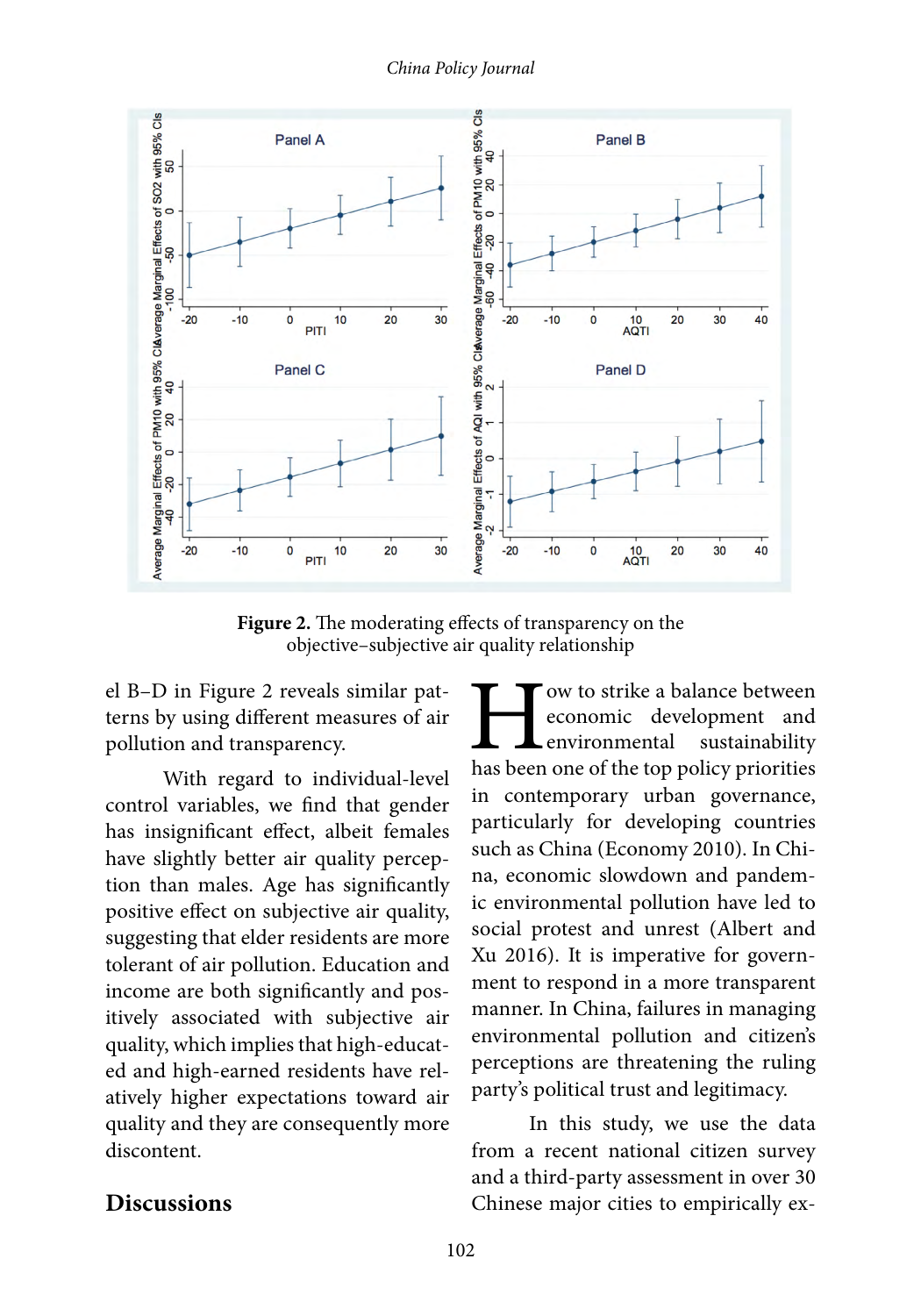amine the congruence of subjective air quality and objective air quality measured by government archive data and the moderating effects of environmental transparency on the relationship. Independent and interaction effects of air pollution and environmental transparency on public satisfaction with air quality are quantitatively analyzed by MLM technique. We find that given the same level of environmental pollution, citizens actually would perceive a better level of air quality with a higher level of environmental transparency. Our quantitative analysis reveals the independent and interaction effects of air pollution and environmental transparency on subjective air quality.

Contributing to the literature on transparency, which has been debating whether transparency is good for public administration, this study suggests that environmental transparency is of crucial importance in addressing environment challenges. Other than other benefits such as better decision making for government, private businesses, and individual citizens, one of the most important benefits for democracy is environmental information provided by environmental transparency regime can of help in constructing citizens' perceived reality, air quality in this case. So far, most transparency studies were conducted in the western democratic context (Cucciniello, Porumbescu, and Grimmelikhuijsen 2017). This study focuses on transparency in the context of authoritarian China and examine its effects in a specific policy area, environmental protection. Our findings imply that government and nonprofit organi-

zations can leverage various information-based policy instruments such as information disclosure, openness, and policy campaign to inform, educate, and empower the public to curb air pollution collectively (Li 2012).

In the literature of public performance measurement, the debate on whether and to what extent subjective performance measures echoes objective ones centers on the conceptualization issues of subjective and objective measurements and methodological complications (Kelly 2003). In this study, we explore the relationship in a new policy area, environmental protection, which has not been examined by public administration scholars. We compare subjective and objective air pollution measures to avoid the notorious inputs versus outcome comparison problems (Parks 1984). We also adopt a more sophisticated and advanced research design and data analytic technique to address potential statistical complications such as common method biases. Our findings suggest that public administrators should realize that citizens do have sufficient capacity to detect government performance and their perception of government performance is not only normatively important but also technically essential (Swindell and Kelly 2000; Van Ryzin, Immerwahr, and Altman 2008). Furthermore, our study emphasizes the role government can play in influencing citizen's perceptions, highlighting the potential of environmental transparency for global environmental governance (Li 2012; Tan 2014).

Given the escalating air pollu-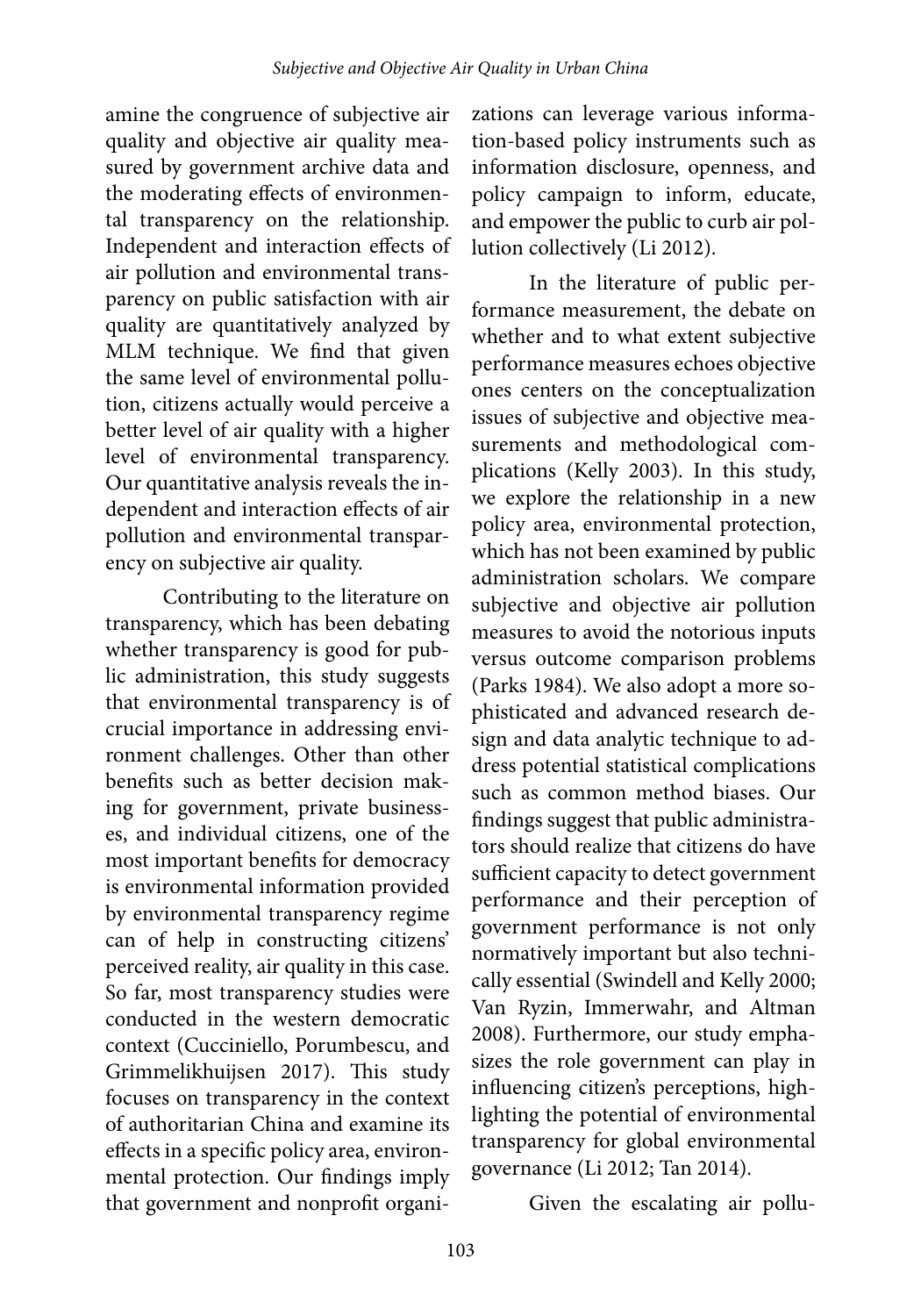tion in urban China, central and local governments have been endeavoring in spending more resources in environmental regulations. Despite the government proclaims that air quality has been steadily improving, citizens do not resonate and buy, generating an enlarging gap between government rhetoric and citizen perceptions. Given the lingering air pollution, citizens may be hopeless of and habituate themselves to air pollution (Menz 2011), because it has been an essential part of their lives (Johnson et al. 2017). How to mitigate citizens' discontent with air pollution? Our findings suggest that government should be more transparent in disclosing information and engaging the public, which helps to retain social legitimacy and support.

Information-based policy instrument is among lots of policy instruments available to policy-makers, and incentive-based and mandatory instruments are equivalently and even more powerful in improving environmental performance. Despite information-based instrument is not the most powerful policy instrument, it is a promising and cost-efficient one. Lots of recent developments in environmental governance use information disclosure and transparency to nudge residents and industrial enterprises to reduce environmental pollution. It is thus important to highlight the value of information-based policy instruments in improving air quality, both objectively and subjectively.

Environmental transparency may be undermined by giant industri-

al enterprises due to interest entrenchment (Lorentzen, Landry, and Yasuda 2014), and government should leverage the power of social accountability and citizen participation. The ubiquitous data manipulation must be addressed by introducing third-party engagement, since it is common to find interrupted points or discontinuities of air quality monitoring, especially when air pollution is heavy. It is also relevant to expand the comprehensiveness of coverage and the density of monitoring stations, particularly in rural areas, which help citizens more precisely perceive and respond to air pollution.

The limitations of the study are threefold, and we hope future studies can replicate and extend our findings. First, the measurements of our key variables could be improved in future research. The measurement of subjective air quality is based on a single item from a national citizen survey, and we will address the issue in our future study. Although air quality is highly sensible and easier to be detected and felt, a subjective AQI consisting of multiple questions would be better. Citizens' perceptions and satisfaction are conceptually different, and we cannot distinguish their fine-grained differences due to data limitations. Our measurement of objective air quality could also be improved by using more recent data, since the Chinese government revised the national Ambient Air Quality Standards and included the concentration level of  $PM_{2.5}$  in 2013. It should be noted that information disclosure is different from information availability or access, and we use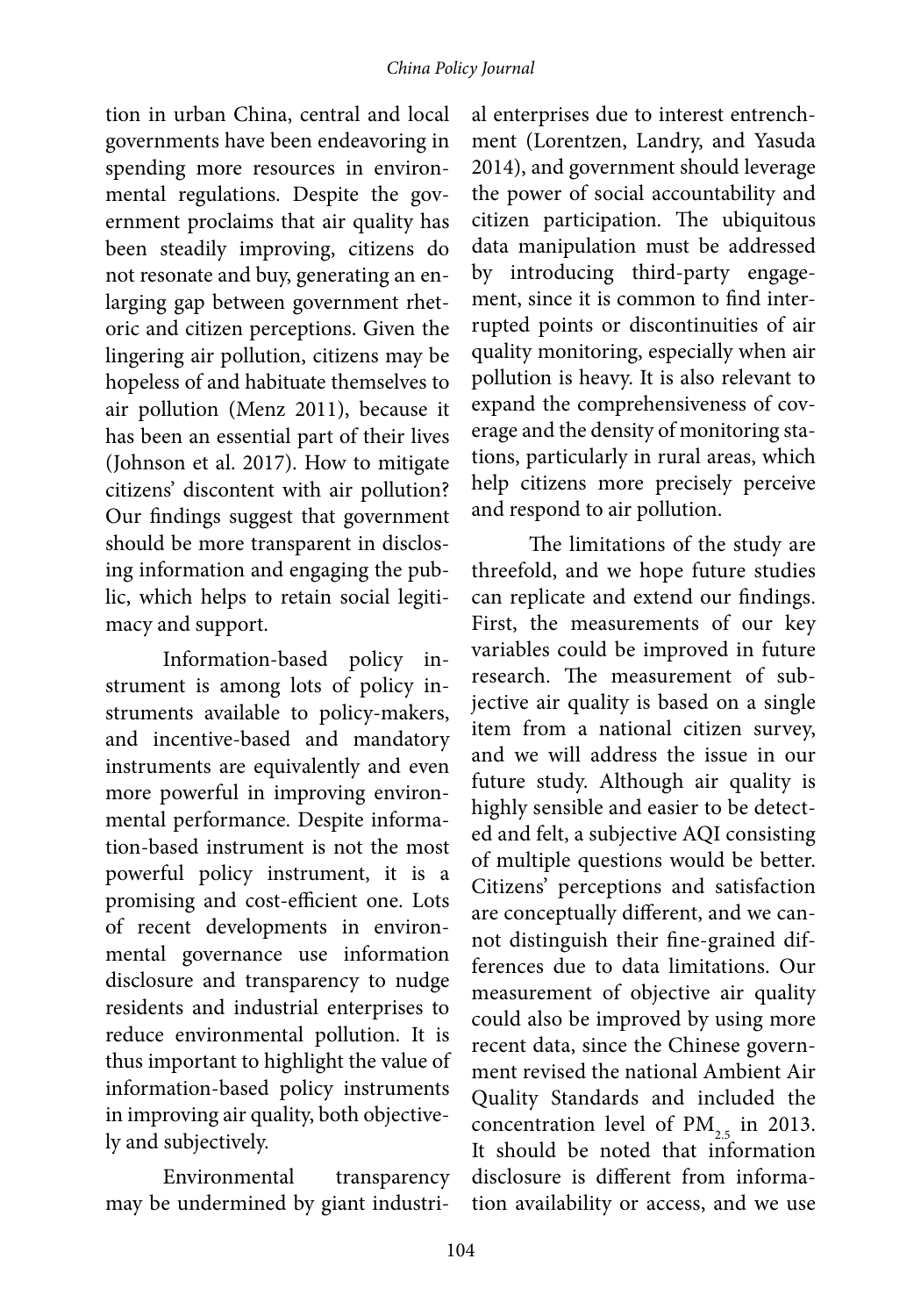the former as a proxy of the latter. In the survey, we asked the respondents about their access to government information, but it is not specifically about environmental information. We encourage future studies to collect more fine-tuned data to measure environmental transparency.

Second, our data are cross-sectional and we cannot infer causal mechanisms through which objective air quality measures affect subjective perceptions. It would be promising to use experimental design (e.g., natural and quasi-experiments) to examine the interaction effects of air pollution and transparency on citizens' perceptions. Third, we only surveyed residents in large cities in China, and our findings reported here should not be overgeneralized to small and medium-sized cities. Given China's large geographical disparity in economic development, energy structure, and environmental pollution, we call for future research to replicate and extend our investigation in other contexts (e.g., small and medium-size cities) and employ more solid measures and data analysis technique to answer the research questions.

# **Acknowledgement**

**A**n earlier version of this man-<br>
accountability and Citizens'<br>
Satisfaction with Air Quality in Chiuscript entitled "Government Accountability and Citizens' nese Cities" was presented at the Annual Conference of The Hong Kong Educational Research Association 2012-13, February 22, 2013, Hong Kong Institute of Education, Hong Kong, China.

We want to thank Hua Wang, Xu Wu, and Yuan Xu for organizing this workshop. We also thank workshop participants and two anonymous reviewers for helpful comments on an earlier version of this paper. We are grateful to financial support from the National Natural Science Foundation of China (NSFC) (No.: 71774164; 1633004) and the Key Project of Ministry of Education (18JZD048).

# **References**

Albert, E., and B. Xu. 2016. "China's Environmental Crisis." Council on Foreign Relations. [http://www.cfr.org/](http://www.cfr.org/china/chinas-environmental-crisis/p12608) [china/chinas-environmental-crisis/](http://www.cfr.org/china/chinas-environmental-crisis/p12608) [p12608](http://www.cfr.org/china/chinas-environmental-crisis/p12608).

Andrews, R., G. Boyne, and R. Walker. 2011. "The Impact of Management on Administrative and Survey Measures of Organizational Performance." *Public Management Review* 13 (2): 227-55.

Bawa, K.S., L.P. Koh, T.M. Lee, J. Liu, P.S. Ramakrishnan, and D.W. Yu. et al. 2010. "China, India, and the Environment." *Science* 327 (5972): 1457-59.

Brown, K., and P.B. Coulter. 1983. "Subjective and Objective Measures of Police Service Delivery." *Public Administration Review* 43 (1): 50-58. [http://doi.org/10.2307/975299?ref=no](http://doi.org/10.2307/975299?ref=no-x-route:3ef10db3b8163ecfda4036a41f390e01)[x-route:3ef10db3b8163ecfda4036a41f3](http://doi.org/10.2307/975299?ref=no-x-route:3ef10db3b8163ecfda4036a41f390e01) [90e01](http://doi.org/10.2307/975299?ref=no-x-route:3ef10db3b8163ecfda4036a41f390e01).

Burger, J., and M. Gochfeld. 1998. "The Tragedy of the Commons 30 Years Later." *Environment: Science and Policy for Sustainable Development* 40 (10): 4-13.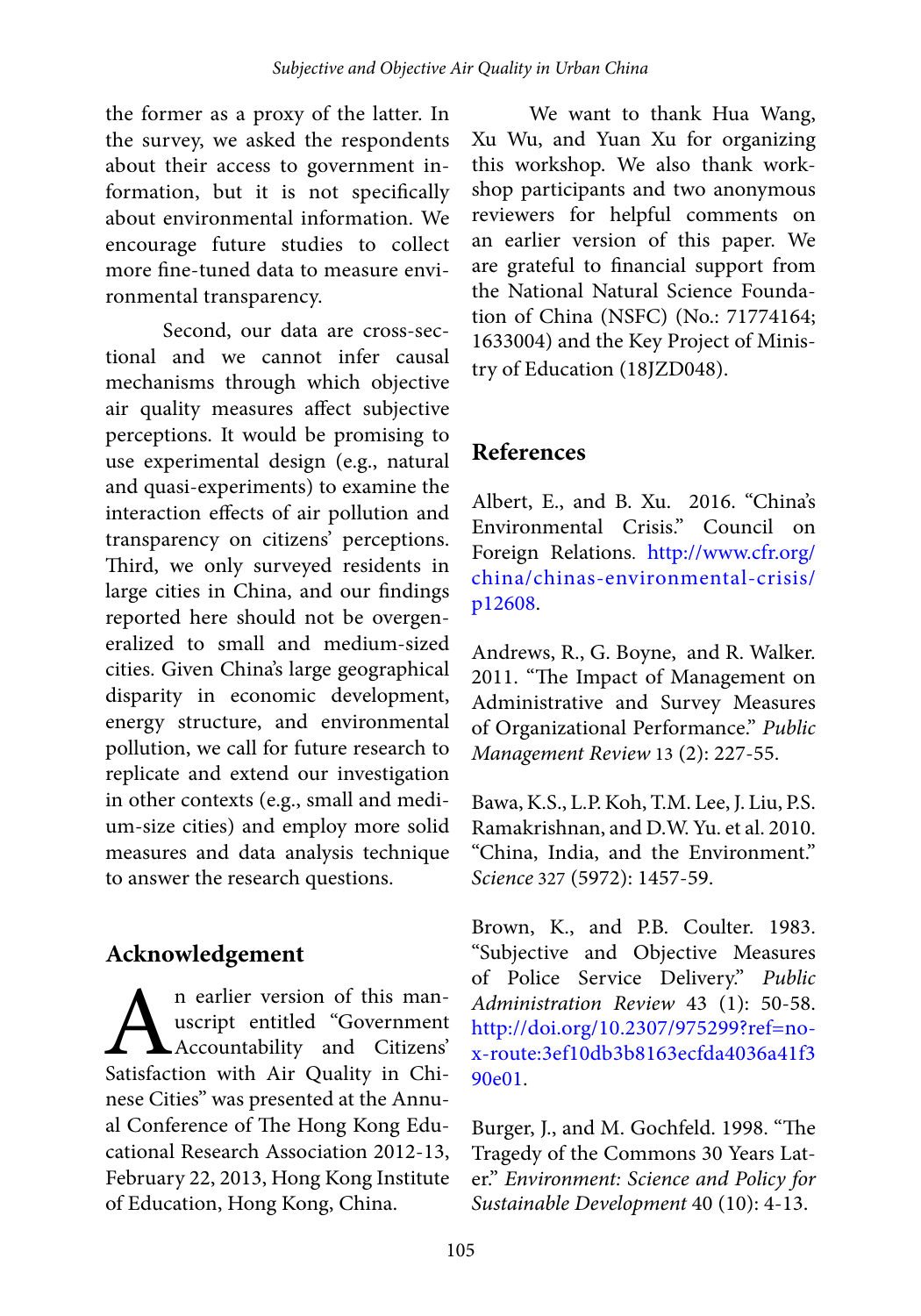Charbonneau, É., and G.G. Van Ryzin. 2011. "Performance Measures and Parental Satisfaction with New York City Schools." *The American Review of Public Administration* 42 (1): 54-65. http://doi. org/10.1177/0275074010397333.

Chen, R., P. Yin, X. Meng, C. Liu, L. Wang, and X. Xu et al. 2017. Fine Particulate Air Pollution and Daily Mortality: A Nationwide Analysis in 272 Chinese Cities. *American Journal of Respiratory and Critical Care Medicine,* 196 (1) :73.

CIA Worldfact Book. 2017. Accessed February 2, 2017. [https://www.cia.gov/](https://www.cia.gov/library/publications/the-world-factbook/geos/print_ch.html) [library/publications/the-world](https://www.cia.gov/library/publications/the-world-factbook/geos/print_ch.html)[factbook/geos/print\\_ch.html.](https://www.cia.gov/library/publications/the-world-factbook/geos/print_ch.html)

Cucciniello, M., G.A. Porumbescu, and S. Grimmelikhuijsen. 2017. "25 Years of Transparency Research: Evidence and Future Directions." *Public Administration Review* 77 (1): 32-44. http://doi. org/10.1111/puar.12685.

Daneshvary, N., R. Daneshvary, and R.K. Schwer. 1998. "Solid-Waste Recycling Behavior and Support for Curbside Textile Recycling." *Environment and Behavior* 30: 144-61.

Dasgupta, S., and D. Wheeler. 1997. "Citizen Complaints as Environmental Indicators: Evidence from China." *World Bank Policy Research Working Paper Series* (1704).

Dong, Y., M. Ishikawa, X. Liu, and S. Hamori. 2011. "The Determinants of Citizen Complaints on Environmental Pollution: An Empirical Study from

China." *Journal of Cleaner Production* 19 (12): 1306-14.

Ebreo, A., J. Hershey, and J. Vining. 1999. "Reducing Solid Waste: Linking Recycling to Environmentally Responsible Consumerism." *Environment and Behavior* 31: 107-35.

Economy, E.C. 2010. *The River Runs Black: The Environmental Challenge to China's Future*. London: Cornell University Press.

Enders, C.K., and D. Tofighi. 2007. "Centering Predictor Variables in Cross-Sectional Multilevel Models: A New Look at an Old Issue." *Psychological Methods* 12 (2): 121-38.

Fung, A., M. Graham, and D. Weil. 2007. *Full Disclosure: The Perils and Promise of Transparency*. Cambridge: Cambridge University Press.

Gupta, A. 2010. "Transparency in Global Environmental Governance: A Coming of Age?" *Global Environmental Politics* 10 (3): 1-9.

Hadrich, J.C., and C.A. Wolf. 2011. "Citizen Complaints and Environmental Regulation of Michigan Livestock Operations." *Journal of Animal Science* 89 (1): 277-286.

Harris, P. G. 2006. Environmental Perspectives and Behavior in China. *Environment and Behavior* 38 (1): 5-21.

He, G., M. Fan, and M. Zhou 2016. "The Effect of Air Pollution on Mortality in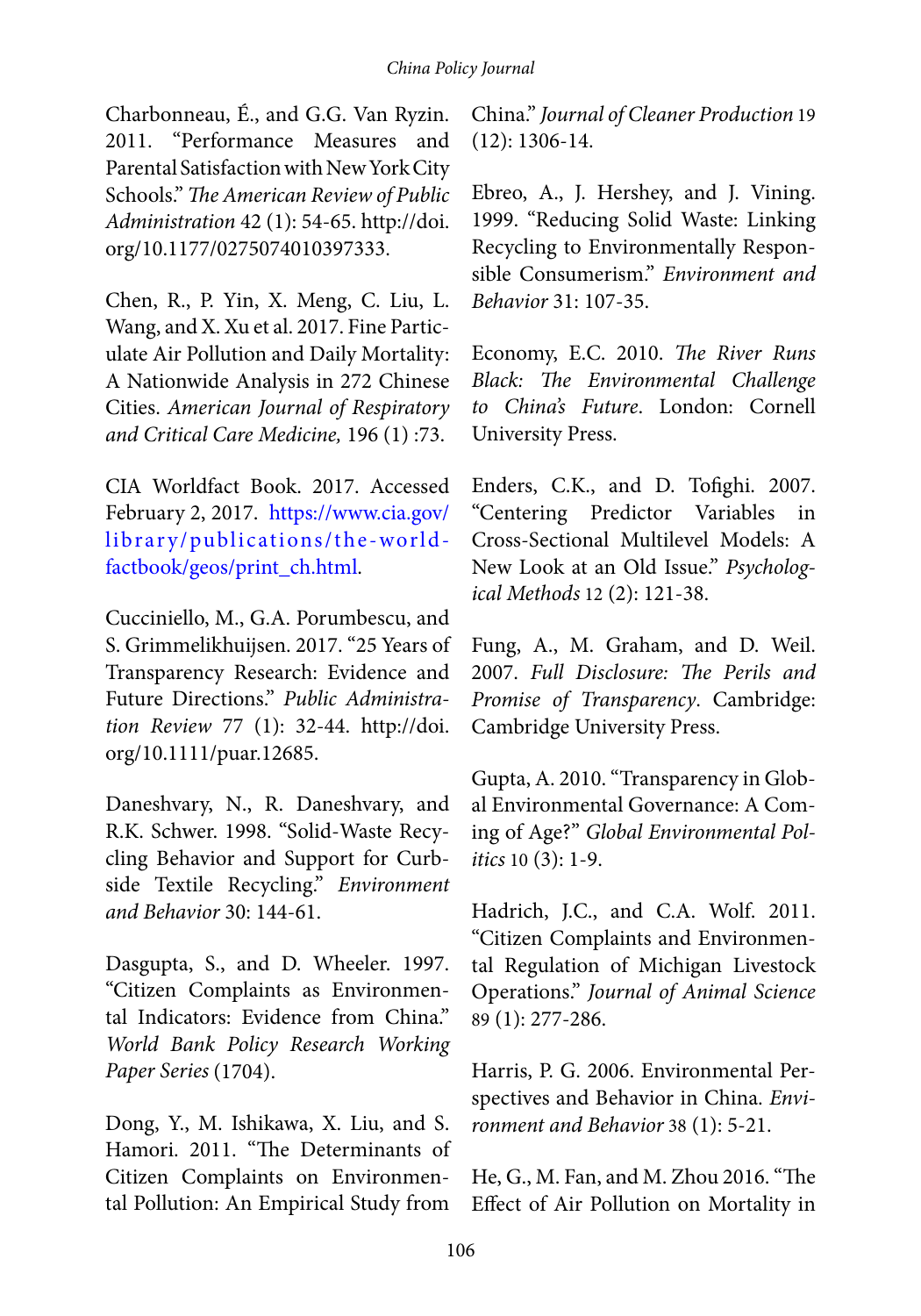China: Evidence from the 2008 Beijing Olympic Games." *Journal of Environmental Economics and Management* 79: 18-39.

Holdaway, J. 2013. "Environment and Health Research in China: The State of the Field." *The China Quarterly* 214: 255-82.

Holzer, Marc, and Kaifeng Yang. 2004. "Performance Measurement and Improvement: An Assessment of the State of the Art." *International Review of Administrative Sciences* 70 (1): 15-31.

Howell, S.E., and S.B. Laska. 1992. "The Changing Face of the Environmental Coalition: A Research Note." *Environment and Behavior* 24: 134-44.

IPE, & NRDC. 2009. *Breaking the Ice on Environmental Open Information: The 2008 Pollution Information Transparency Index (PITI) First Annual Assessment of Environmental Transparency in 113 Chinese Cities*. Beijing: Institute of Public & Environmental Affairs (IPE) & Natural Resources Defense Council (NRDC).

IPE. 2012. *Small Particles, Big Breakthrough: 2012 Urban Air Quality Information Transparency Index*. Beijing: Institute of Public & Environmental Affairs (IPE).

Johnson, T., A.P.J. Mol, L. Zhang, and S. Yang. 2017. "Living Under the Dome: Individual Strategies Against Air Pollution in Beijing." *Habitat International* 59: 110-17.

Kelly, J.M. 2003. "Citizen Satisfaction and Administrative Performance Measures: Is There Really a Link?" *Urban Affairs Review* 38 (6): 855-66. http://doi. org/10.1177/1078087403038006005.

Li, W., D. Li. 2012. "Environmental Information Transparency and Implications for Green Growth in China." *Public Administration and Development* 32 (3): 324-34.

Li, Z., H. Folmer, and J. Xue. 2016. "Perception of Air Pollution in the Jinchuan Mining Area, China: A Structural Equation Modeling Approach." *International Journal of Environmental Research and Public Health* 13 (7): 735-18. http://doi. org/10.3390/ijerph13070735.

Lieberthal, Kenneth. 1997. "China's Governing System and Its Impact on Environ mental Policy Implementation." *China Environment Series*. Washington, DC: The Woodrow Wilson Center.

Liu, J., and J. Diamond. 2005. "China's Environment in a Globalizing World." *Nature* 435 (7046): 1179-86.

Liu, X., Y. Dong, and C. Wang. 2011. "Citizen Complaints about Environmental Pollution: A Survey Study in Suzhou, China." *Journal of Current Chinese Affairs*, 40 (3):193-219.

Lorentzen, P., P. Landry, and J. Yasuda. 2014. "Undermining Authoritarian Innovation: The Power of China's Industrial Giants." *The Journal of Politics* 76 (1): 182-94.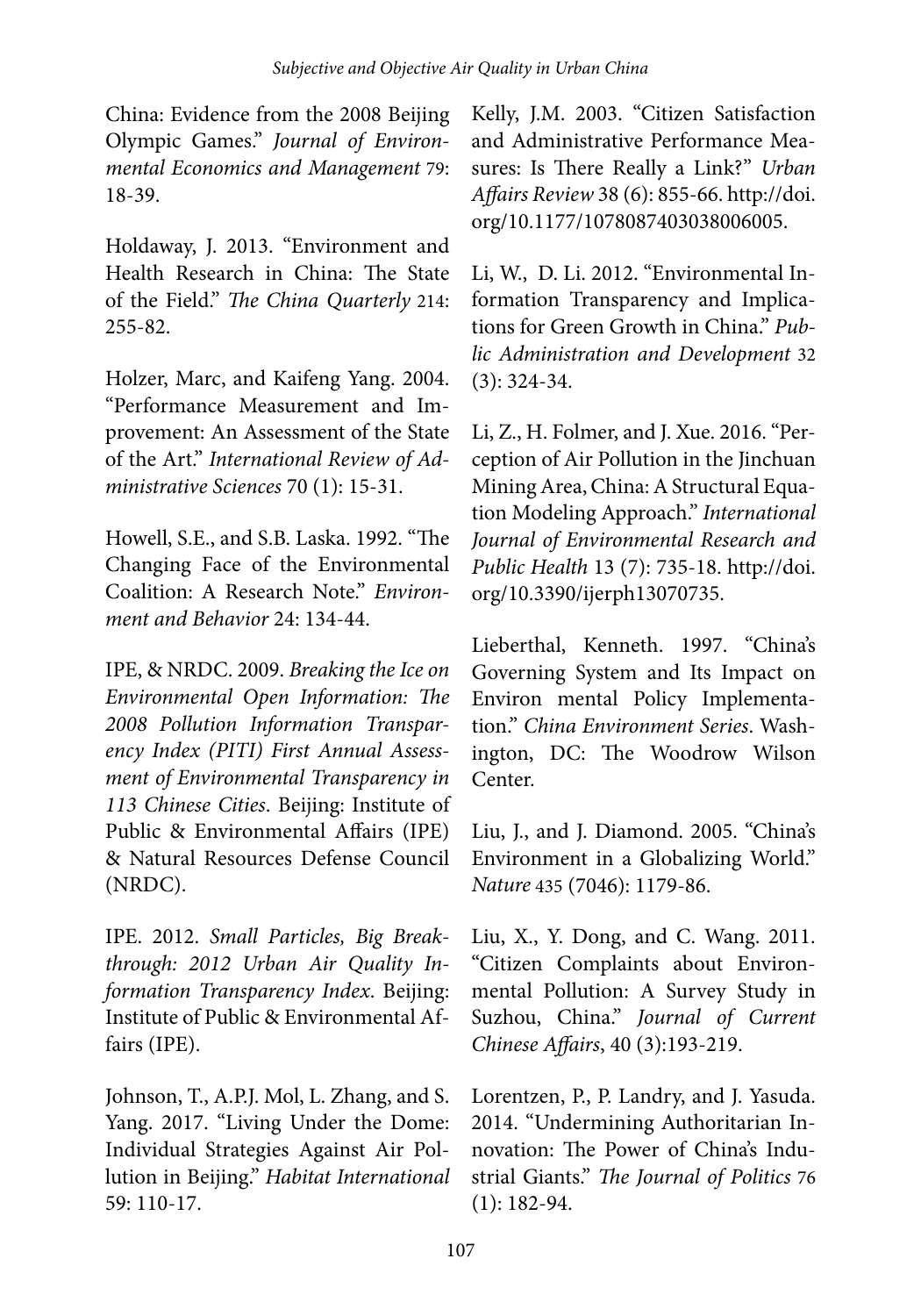Luechinger, S. 2009. "Valuing Air Quality Using the Life Satisfaction Approach." *The Economic Journal* 119 (536): 482-515.

Ma, L., and Z. Zhang. 2015. "Microblogging (weibo) and Environmental Nonprofit Organizations in China: The Case of Urban Air Pollution Monitoring Campaign." In *Cases on Strategic Social Media Utilization in the Nonprofit Sector*, edited by H. Asencio and R. Sun, 94-121. Hershey, PA: IGI Global.

Menz, T. 2011. "Do People Habituate to Air Pollution? Evidence from International Life Satisfaction Data." *Ecological Economics* 71: 211-19.

Miller, T.I., and M.A. Miller. 1991. "Standards of Excellence: U.S. Residents' Evaluations of Local Government Services." *Public Administration Review* 51 (6): 503-14.

Park, H., and J. Blenkinsopp. 2011. "The Roles of Transparency and Trust in the Relationship Between Corruption and Citizen Satisfaction." *International Review of Administrative Sciences* 77 (2): 254-74.

Parks, R.B. 1984. "Linking Objective and Subjective Measures of Performance." *Public Administration Review* 44 (2): 118-27.

Preacher, K.J., P.J. Curran, and D.J. Bauer. 2006. "Computational Tools for Probing Interactions in Multiple Linear Regression, Multilevel Modeling, and Latent Curve Analysis." *Journal of Edu-* *cational and Behavioral Statistics* 31 (4): 437-48.

Qin, Y., and H. Zhu. 2018. *Run Away? Air Pollution and Emigration Interests in China*. *Journal of Population Economics* 31 (1):235-266.

Raudenbush, S.W., and A.S. Bryk. 2002. *Hierarchical Linear Models: Applications and Data Analysis Methods* 2nd edition. Thousand Oaks, CA: Sage Publications, Inc.

Rittel, Horst, and Webber Melvin. 1973. "Dilemmas in a General Theory of Planning." *Policy Sciences* 4 (2): 155-69.

Schachter, H.L. 2010. "Objective and Subjective Performance Measures." *Administration & Society* 42 (5): 550-67.

Shi, X. 2015. "Factors Influencing the Environmental Satisfaction of Local Residents in the Coal Mining Area, China." *Social Indicators Research* 120 (1): 67-77. [http://doi.org/10.1007/](http://doi.org/10.1007/s11205-014-0584-z) [s11205-014-0584-z](http://doi.org/10.1007/s11205-014-0584-z).

Shingler, J., M.E. Van Loon, and T.R. Alter. 2008. "The Importance of Subjective Data for Public Agency Performance Evaluation." *Public Administration Review* 68 (6):1101-1111.

Smyth, R., V. Mishra, and X. Qian. 2008. "The Environment and Well-Being in Urban China." *Ecological Economics* 68 (1–2): 547-55.

Stipak, B. 1979. "Citizen Satisfaction with Urban Services: Potential Misuse